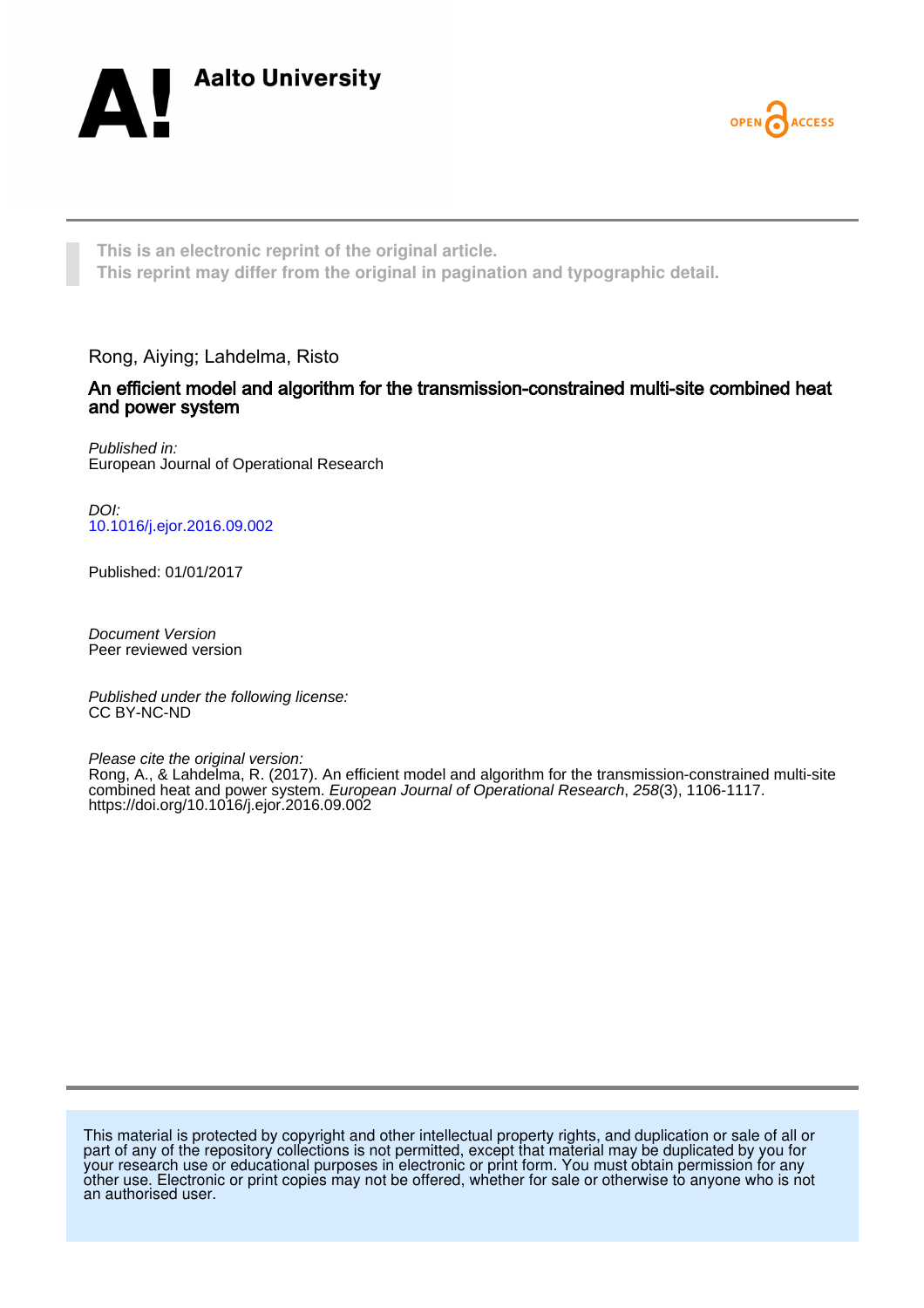# **An efficient model and algorithm for the transmission-constrained multisite combined heat and power system**

Aiying Rong\*, Risto Lahdelma

Department of Energy Technology Aalto University 00076, Aalto, Finland

\*Corresponding author: email: aiying.rong@aalto.fi Tel: +358503415936, Fax: +358947023419

## Abstract

This paper deals with the transmission-constrained multi-site combined heat and power (CHP) problem and formulates it as a linear programming (LP) model with a special structure. CHP systems are treated as an extension of power-only systems. Each site can be treated as a regional energy system to supply both heat and power. Heat demand is satisfied by local production while power demand can be satisfied by local generation plus power exchange over the power network. The challenge of this problem is that power transmission needs to be coordinated with both power and heat production in each site.

The transmission-constrained multi-site CHP system can be operated cost-efficiently according to hourly demand forecast for heat and power by coordinating production and transmission activities among different sites. An efficient network power Simplex algorithm is developed to this end. Numerical experiments with realistic test data show that the algorithm is 7 to 360 (with average 30) times faster than a commercial LP code.

Keywords: Linear programming; multi-site energy system; combined heat and power production; power transmission network; energy optimization.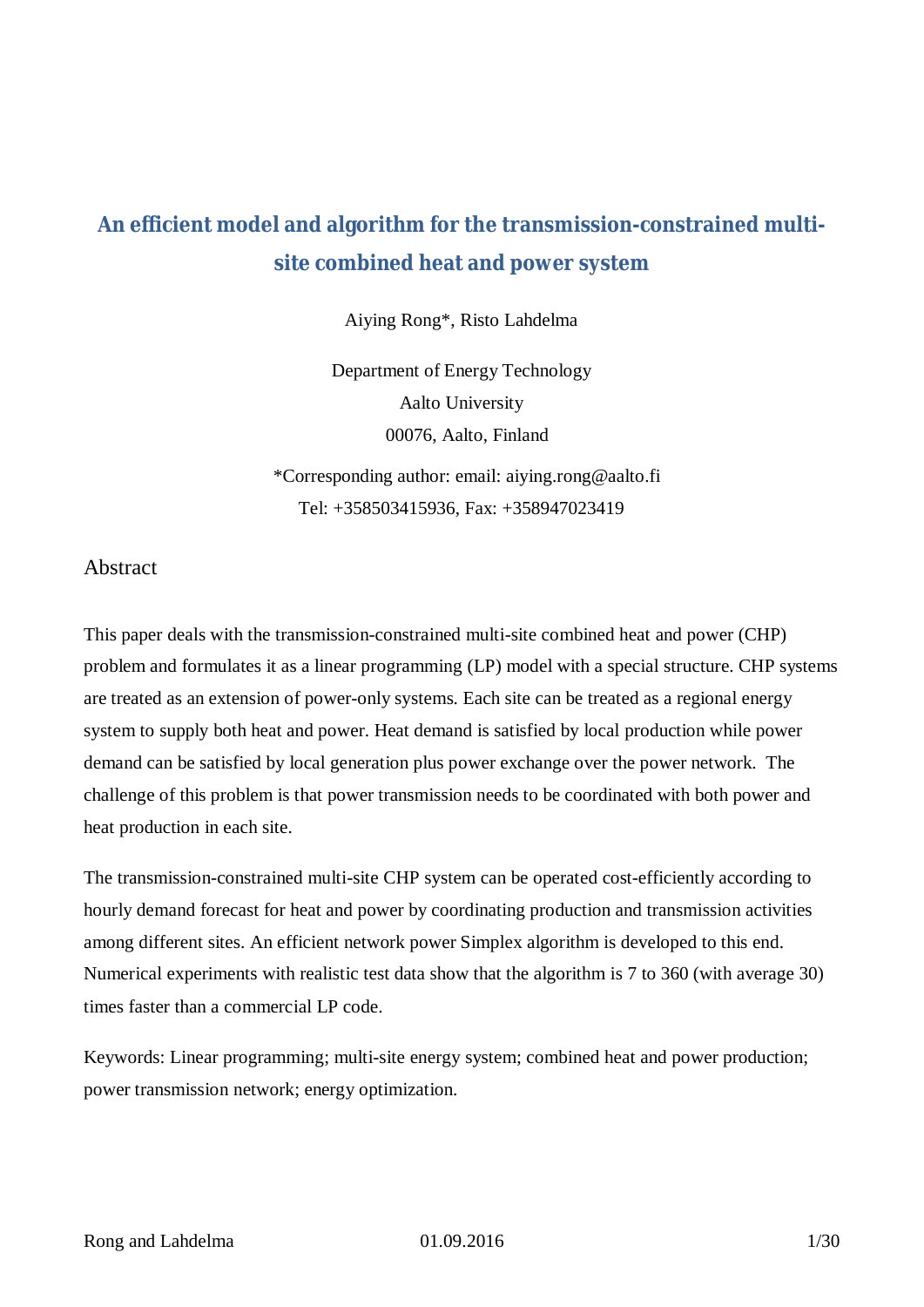#### *1. Introduction*

At present, fossil fuel depletion and mitigation of environmental impacts promote the improvement of energy efficiency in energy production and use. According to IEA (International Energy Agency) study on energy technology scenarios [1], improving energy efficiency contributes the largest share among all options for  $CO<sub>2</sub>$  emission reduction. Combined heat and power (CHP) production is a proven energy-efficient technology. In CHP, electric power and heat are produced simultaneously in a single integrated process, i.e., heat production and power production is interdependent in the CHP plant as shown in Figure 2 later in Section 2. The energy efficiency of the traditional condensing power plant is less than 40% while the overall efficiency of CHP production can be over 90% [2] because CHP can utilize otherwise wasted heat. For a fossil fuel based CHP plant, improved energy efficiency implies reduction of both fuel consumption and  $CO<sub>2</sub>$  emission. For a renewable biofuel based CHP plant, improved energy efficiency utilizes scarce biofuel more efficiently.

Currently, the deployment of CHP technology is not as extensive as it would be expected. CHP only accounts for around 10% of global power production [3]. However, in several European countries such as Denmark, Finland and the Netherlands, CHP technology has already contributed 30-50 % of national power production [3]. The European Union (EU) strongly encourages deployment of CHP technology [4] in conjunction with renewable energy sources (RES) such as wind, solar, geothermal and biomass. Both CHP and RES are foundations for the EU's energy policy for future low carbon energy systems [5]. Also, other countries, also outside EU, have adopted different support mechanisms to facilitate the deployment of CHP technologies [6]. It is expected that CHP systems will be prevalent all over the word in the future. By 2050, in the EU's high energy efficiency scenario, CHP is expected to account for 26 % of total EU electricity production and nearly twothirds of energy input to CHP will be RES-based [7].

This paper studies the transmission-constrained multi-site CHP system shown in Figure 1. Power transmission refers to long distance transportation of electricity over high voltage (HV) lines (e.g. using the grid between cities or countries) [8]. Each site (Figure  $1(a)$ ) can contain any number of CHP production units, plus separate power and heat production units to meet given demand of power at power nodes and heat at heat nodes. Local distribution networks for power and heat are ignored in the modelling. Power-only systems can be treated as a special case of CHP systems, without heat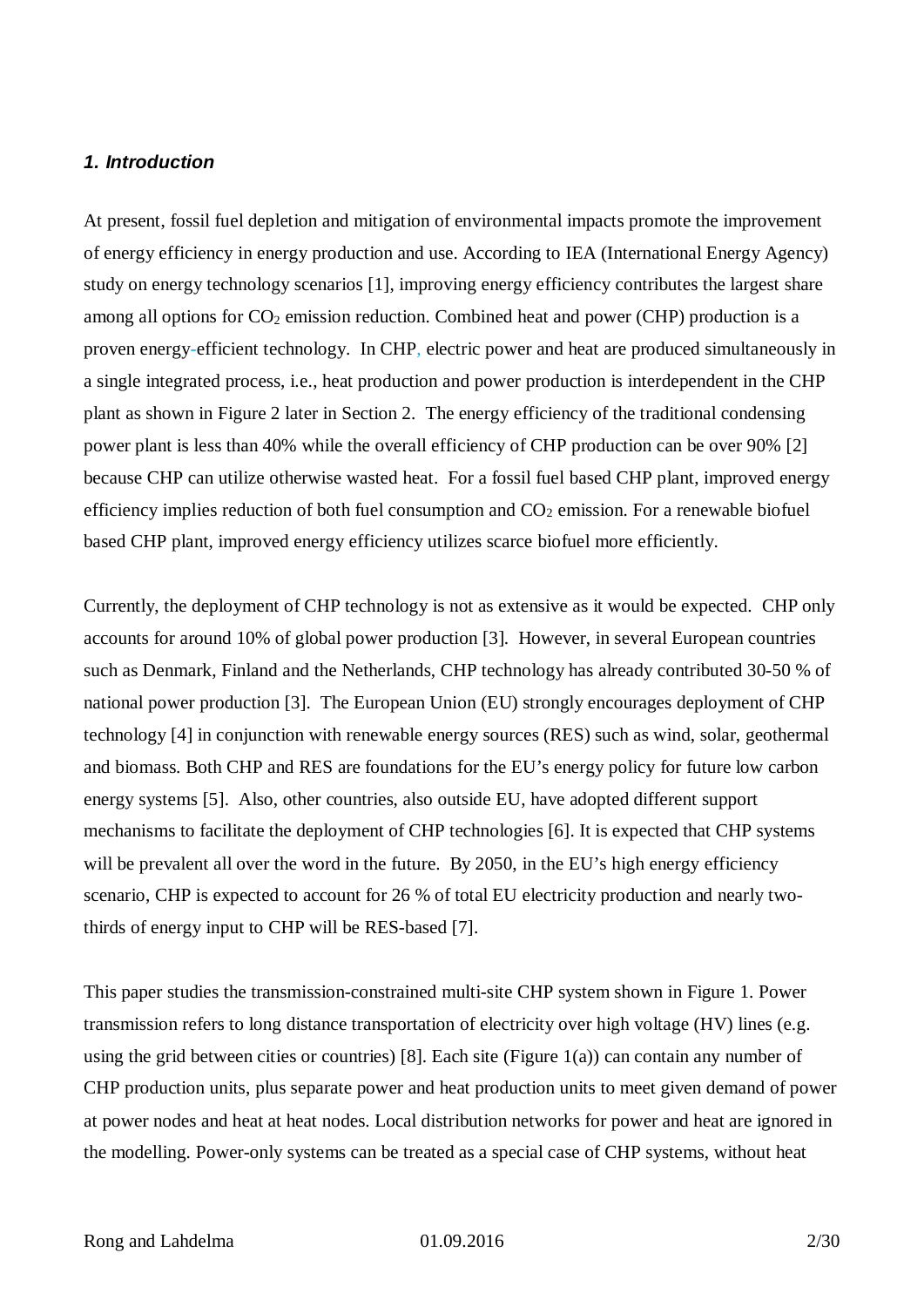production and demand. On the other hand, the multi-site CHP systems can be viewed as an extension of the multi-site power-only systems, see e.g. [9] and [10].



Figure 1. A transmission-constrained multi-site CHP system

Nowadays, interconnected regional energy systems [11] are common due to economic and financial benefits of interconnection [12]. Thus multi-site CHP systems can be interpreted in a broader context. A regional energy system can be any local energy system. Also EU aims at integrating national markets in the future to form the EU's energy union that can guarantee secure, competitive, reliable and low-carbon energy supply [13]. This means that interconnected systems will cover a wider region. This paper focuses on connection at a relatively high level, e.g. municipal or national level.

High penetration of intermittent RES into the power system has caused temporal and spatial imbalance between power supply and demand [14] for some countries and regions. One viable option to allow for higher utilization of RES is to coordinate power scheduling and power exchange among different regions [11]. When compared with power-only systems, CHP systems provide additional flexibility for achieving power grid balance. On one hand, the interdependence between heat and power production for CHP plants can be utilized to influence power production of CHP plants via adjusting heat production level [15] to accommodate more RES. On the other hand, electricity can be directly used to satisfy heat demand via electricity-heat transformation facilities such as heat pump to avoid or delay starting up heat demand driven CHP plants when there is large RES production [16]. In conjunction with heat storage, more RES can be utilized. This is equivalent to using heat storage to store electricity. It is known that heat storage is much cheaper than electric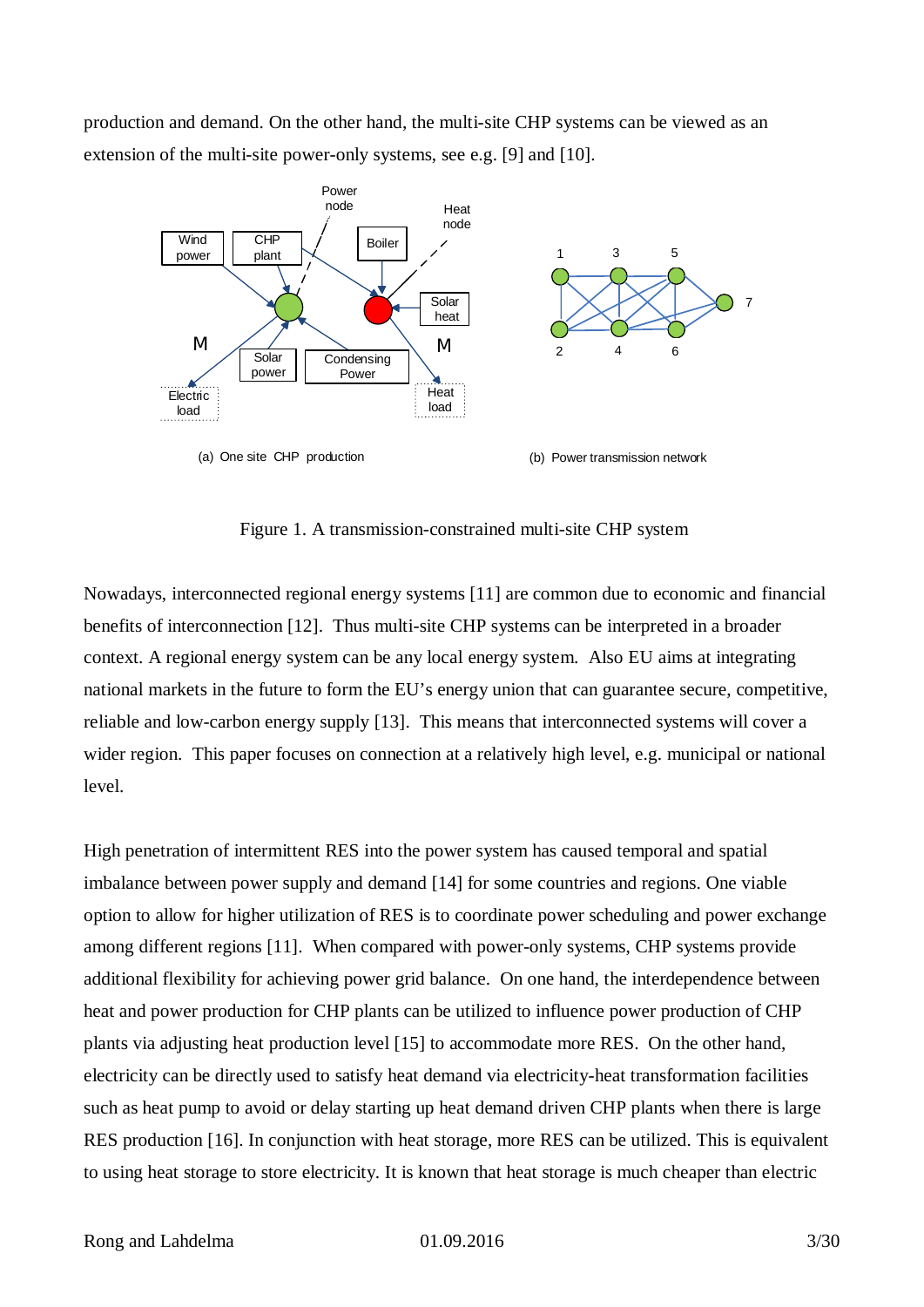storage [17]. Notice that globally heat accounts for 47 % of end use of energy [5]. Therefore, it is important to exploit the potential of CHP systems in balancing the power grid.

To the authors' knowledge, there is no research addressing transmission-constrained multi-site CHP systems. There are at least two reasons for this. Firstly, at present, penetration of CHP technology is not as wide as expected, as mentioned above, and thus CHP is often ignored when dealing with energy systems, especially with large-scale systems. Secondly, CHP systems are more complicated than power-only systems because CHP introduces a coupling between heat and power generation. This brings several challenges. On one hand, the coordination between heat and power generation is needed even for the small system (e.g. single-site CHP [18]). On the other hand, for the multi-site CHP system, power transmission is built upon the basis that heat demand in each site must be satisfied by local production. This means that the power transmission must be coordinated with both heat and power generation in each site. Also, it is difficult to dispatch CHP plants according to marginal power production costs that depend on heat generation level. Recently, [19] proposed a generic solution approach for the multi-site CHP system based on the decomposition framework, where the marginal power production costs of a single-site CHP system are computed according to parametric analysis [20]. Due to inherent inefficiency of parametric analysis, this approach is difficult to apply to a large system with a moderate planning horizon.

This paper pursues efficient solution of the hourly transmission- constrained multi-site CHP system in an integrated way. The hourly problem is the sub-problem of the unit commitment (UC) [21] that determines how the power transmission network is modelled. In the multi-site power scheduling context, the power transmission network is represented based on either DC (direct current) model [22] or network flow model [23, 24] as used in [10]. For dealing with the CHP system, usually energy flow and energy balance is focused without distinguishing between alternating current (AC) and DC or voltage level. Thus, the power transmission network in the current study is modeled based on the latter approach. Also, inherent coordination challenges for power transmission and power and heat coupling in CHP plants justify this choice. Numerical experiments [21] showed that it is even difficult to solve some daily scheduling instances of UC for the network flow model based transmission-constrained 5-site CHP problem using the standard solver with 0.5% relative gap. The efficient solution of the hourly model is important for at least two reasons. Firstly, for solving more advanced problems incorporating UC [25, 26] or/and storage [27] for CHP systems in the multi-site power scheduling context, different variants of hourly models need to be solved iteratively many times for a given horizon (e.g. daily). Secondly, for dealing with uncertainties caused by intermittent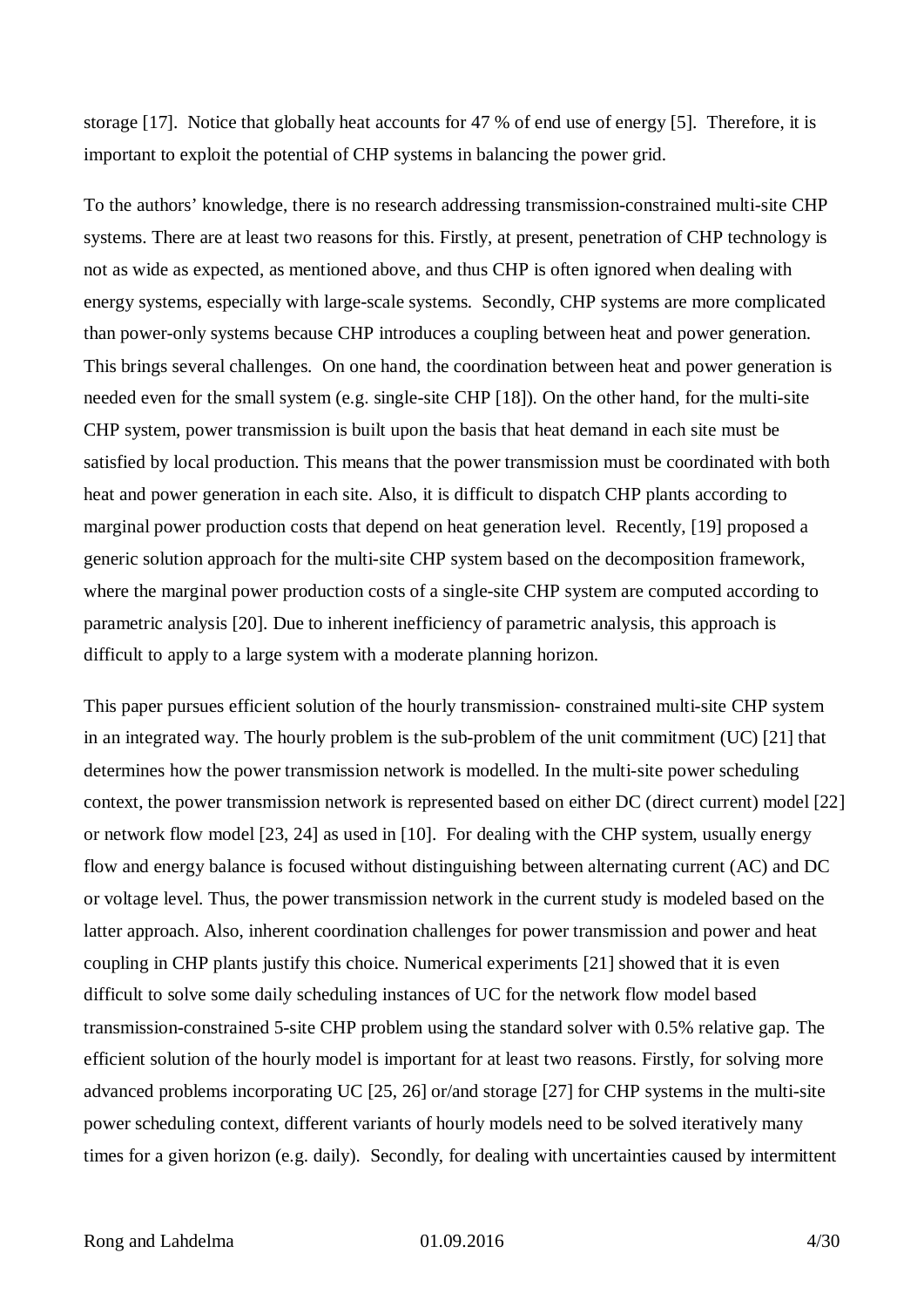RES based on stochastic optimization, multiple scenarios need to be evaluated for a given horizon. In each scenario [28], a variant of scheduling problem mentioned in the first case needs to be solved.

The contributions of this paper are summarized as follows. Firstly, it is the first attempt to deal with the transmission-constrained multi-site CHP system that can cover a broad category of interconnected energy systems. Secondly, the hourly model is formulated as a linear programming (LP) model with a special structure. Thirdly, a specialized efficient two-stage network power Simplex (NPS) algorithm is developed by jointly exploiting the special structure of CHP production model [18, 29] and the network flow model [23, 24]. The first stage can provide an advanced solution by solving an easy problem without power network. Finally, the efficiency of the algorithm is evaluated according to realistic data and plant models of Finnish energy companies.

The paper is organized as follows. Section 2 formulates the hourly transmission-constrained multisite CHP system optimization model. Section 3 reviews the generic Revised Simplex algorithm with upper bounds for solving LP problems. Section 4 presents the NPS algorithm. Section 5 presents numerical experiments with realistic test models. The four appendices collect the procedure for generic revised Simplex algorithm, sub-procedures for implementing NPS as well as a detailed pivot process.

#### *2. Problem formulation*

The objective of the transmission-constrained multi-site CHP system optimization is to minimize total heat and power production costs as well as power transmission costs while satisfying the heat and power demand. The heat demand is met by local production while the power demand is met by local generation and possible power transmission via a power network.

As shown in Figure 1(a), CHP production is a hybrid system, which may contain both thermal processes such as condensing power plants and heat-only boilers as well as RES based technology such as wind power, solar power and solar heat. Thermal processes can be based on fossil fuels, nuclear energy and renewable biomass. CHP plants follow thermal processes. Considering the geographical dispersion for different sites and high level (municipal, national) interconnections, in practice, only the sites close to each other have a direct power transmission line connection and the entire system is an interconnected system. The power network is modelled according to network flow model [23, 24], similar to [10]. In the model, only power nodes in Figure 1 (a) are explicitly considered and heat nodes are simply represented as the heat balance of the physical site. Two nodes (regional power systems) are adjacent if they are connected by an *arc* (transmission line). These two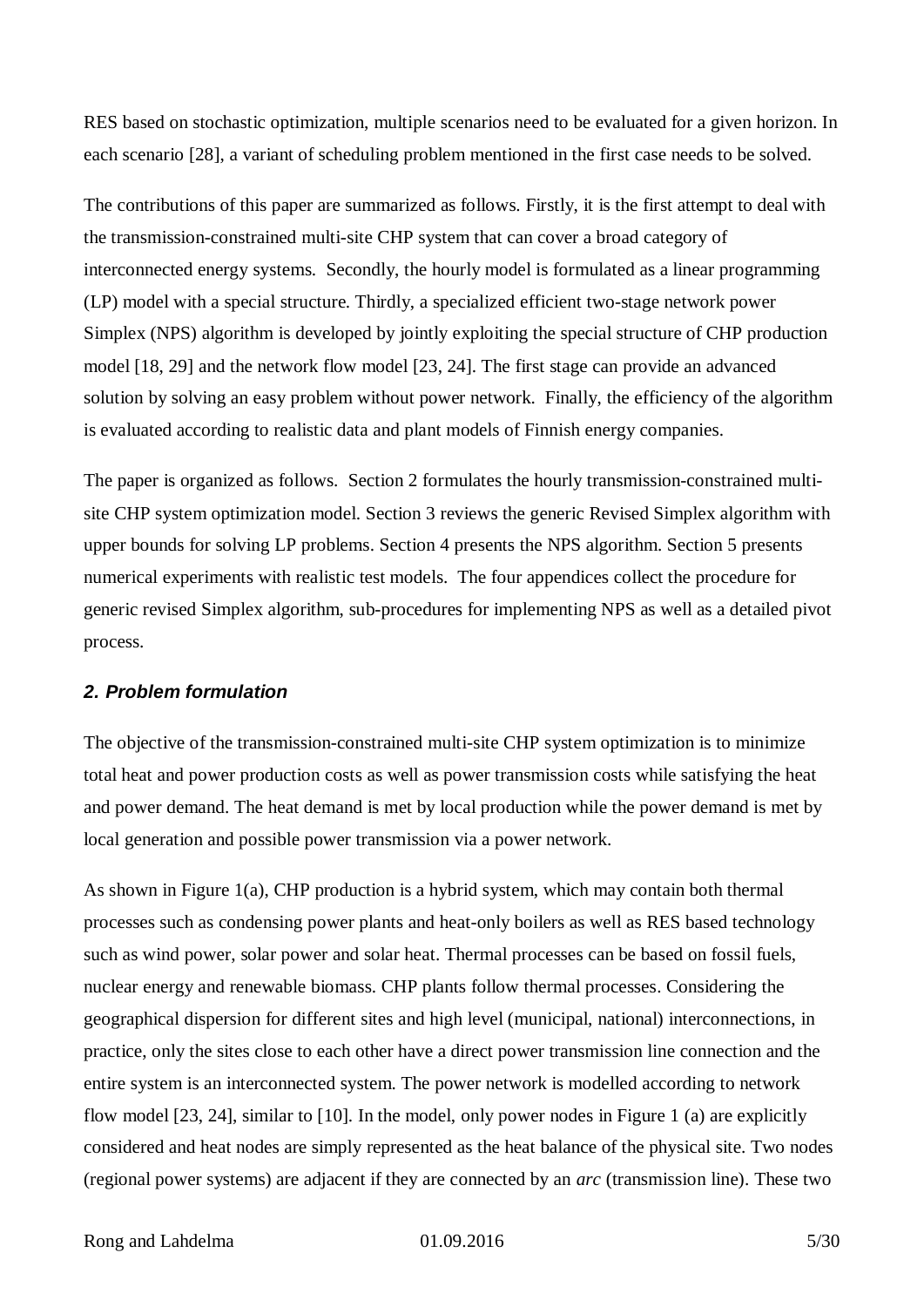nodes are called incident nodes of the arc [24]. Let *d*(*j*) denote the degree of node *j*, which is the number of arcs incident on node *j*. The power transmission network in the current study is bidirectional, i.e., if there is an arc from *i* to *j*, there is also an arc from *j* to *i*.



Figure 2 feasible region of a CHP plant (P= power; Q= heat; C= production cost) from [30]

For CHP modeling, we assume that plant characteristic is convex as in [29]. Figure 2 [30] shows the feasible characteristic operating region of a convex plant. The corner points are called the extreme points of the region. The convex characteristic can be represented as the *convex combination* of extreme points [20]. It is worth mentioning that the convexity assumption is not as limiting as it seems as described in [29]. In [31], it is mentioned that convexity assumption is sometimes justified even when the plant characteristic is non-convex [32, 33]. In addition, power-only and heat-only plants are treated as special cases of CHP plants with zero *q*- or *p*-component, respectively. It is also possible that a CHP plant has some extreme points with zero *q*- and/or *p*-component. Our notation is defined as follows:

## Indices

- *i,j* site index,
- $(i,j)$  power arc,
- *p*, *q* superscripts/subscripts or prefixes for power and heat in the system,
- *u* plant index.

#### Index sets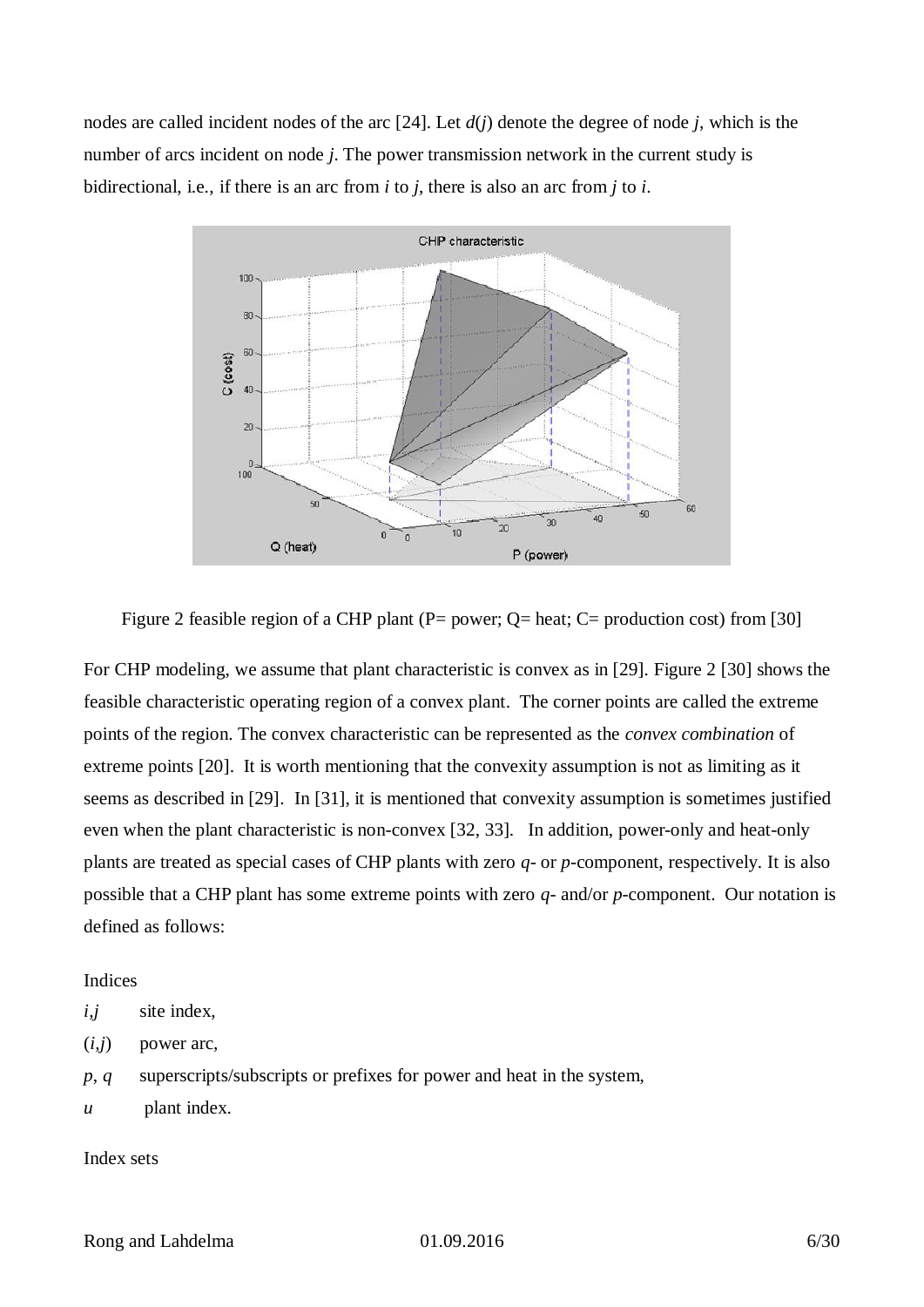- $\sqrt{2}$ set of generation and demand sites (nodes),
- *A* set of arcs  $A^{\dagger} \{ (i,j) : i,j \in F, i'j \}$ ,
- *J* set of extreme points of the operating regions of all plants ( $J = \bigcup_{i \in I} J_i$ ),
- *J<sup>i</sup>* set of extreme points of the operating regions of plants at site *i*,
- *J<sup>u</sup>* set of extreme points of the operating region of plant *u*,
- *U* set of all plants.  $(J = \bigcup_{i \in I} U_i)$ ,
- $U_i$  set of plants at site *i*  $\overline{F}$ ,

## Parameters

$$
(c_j, p_j, q_j)
$$
 extreme point  $j \in J_u$  of the operating region of plant  $u$  (cost, power, heat),

- $c_{i,j}$  transmission cost on arc  $(i,j)$ ,
- $c_{i,p\pm}$ power surplus/slack cost at site *i*,
- $c_{i,q\pm}$ heat surplus/slack cost at site *i*,
- $g_{i,j}$  capacity of arc  $(i,j)$ ,
- *P<sup>i</sup>* power demand at site *i,*
- *Q<sup>i</sup>* heat demand at site *i.*

## Decision variables

- $x_i$  decision variables used for encoding the operating level of each plant in terms of extreme points of the operating region,
- $x_{i,q\pm}$ heat surplus/slack quantity at site *i*,
- $x_{i,p\pm}$ power surplus/slack quantity at site *i*,
- $y_{i,j}$  power flow on arc  $(i,j)$ .

## The hourly model is formulated as

Min 
$$
\hat{\mathbf{a}}_{j_1, j} c_j x_j + \hat{\mathbf{a}}_{j_1, \mathsf{F}} (c_{i,q+1, q+1} + c_{i,q+1, q+1} + c_{i,p+1, q+1} + c_{i,p+1, q+1}) + \hat{\mathbf{a}}_{(i,j_1, j_1, q+1, q+1)} (1)
$$

s.t.

$$
\hat{\mathbf{a}}_{x_j} = 1, \qquad \qquad \text{if } U, \qquad (2)
$$

$$
\hat{\mathbf{a}}_i q_j x_j - x_{i,q+} + x_{i,q-} = Q_i, \qquad \qquad \hat{\mathbf{i}}_i F, \qquad (3)
$$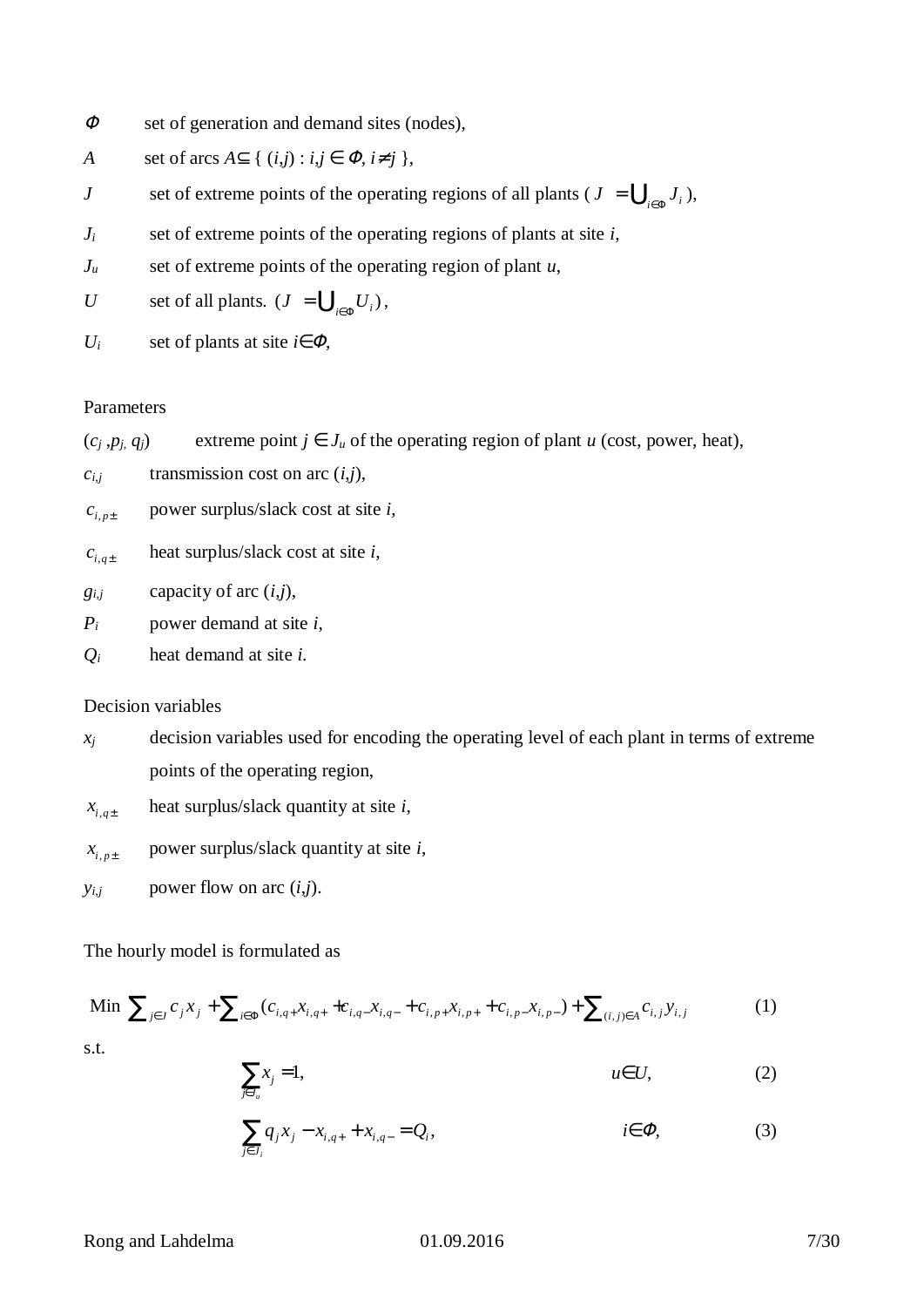$$
\hat{\mathbf{A}}_{j} p_j x_j + \hat{\mathbf{A}}_{\{j|(j,i)\}} \mathbf{y}_{j,i} - \hat{\mathbf{A}}_{\{j|(i,j)\}} \mathbf{y}_{i,j} - x_{i,p+} + x_{i,p-} = P_i, \hat{\mathbf{i}} \mathbf{F}, \tag{4}
$$

$$
x_j^3 \neq 0, \qquad j \neq j \qquad (5)
$$

$$
x_{i,q\pm}, x_{i,p\pm}^2 \, 3 \, 0, \qquad \qquad \text{if } F, \qquad \qquad (6)
$$

$$
0 \triangleq y_{i,j} \triangleq g_{i,j}, \qquad (i,j) \hat{I} \quad A, \qquad (7)
$$

In the above formulation, objective (1) is to minimize the total production and transmission cost as well as possible power and heat surplus/slack penalty. Constraints (2) together with (5) represent the convex combination of extreme points of the operating region of each plant. Constraints (3) state that the heat demand in each site is met by local production. Constraints (4) state that the power demand in each site is met by local generation and power exchange via power network. In both (3) and (4) the surplus and slack variables for heat and power are introduced to guarantee that feasible solutions exist for any levels of demand. Constraints (7) enforce transmission capacity constraints for each arc. The major purpose of the power surplus/slack variables is to determine which site does not have sufficient power generation capacity and which site has surplus power when the power transmission network is absent. The power surplus/slack variables should be out of the basis when power transmission network is present. From (3) and (4), it can be seen that there are  $|F|$  heat balances and power balances, respectively. To distinguish between heat and power balances, for site *j*, the rows corresponding to heat and power balances are called *j*(*q*)-rows and *j*(*p*)-rows, respectively. Accordingly, constraints (2) corresponding to plants are called *u*-rows.

#### *3. Generic revised simplex with upper bounds*

A variant of Revised Simplex algorithm without upper bounds was applied in [29], while [18] used a variant with upper bounds. Here arc capacities (7) need to be considered explicitly and thus the variant with upper bounds is needed. The major purpose for this review is to introduce notation which facilitates the presentation of NPS algorithm later. The canonical form of the LP problem is

$$
\min z = cx
$$
  
\n
$$
\mathbf{A}x = b,
$$
  
\n
$$
0 \le x \le x^{max},
$$
\n(8)

where *z* is the linear objective function to be minimized in terms of the variable vector *x* and *c* is the row vector of cost coefficients, **A** is the *m n* constraint matrix (*m* and *n* refer to the number of

s.t.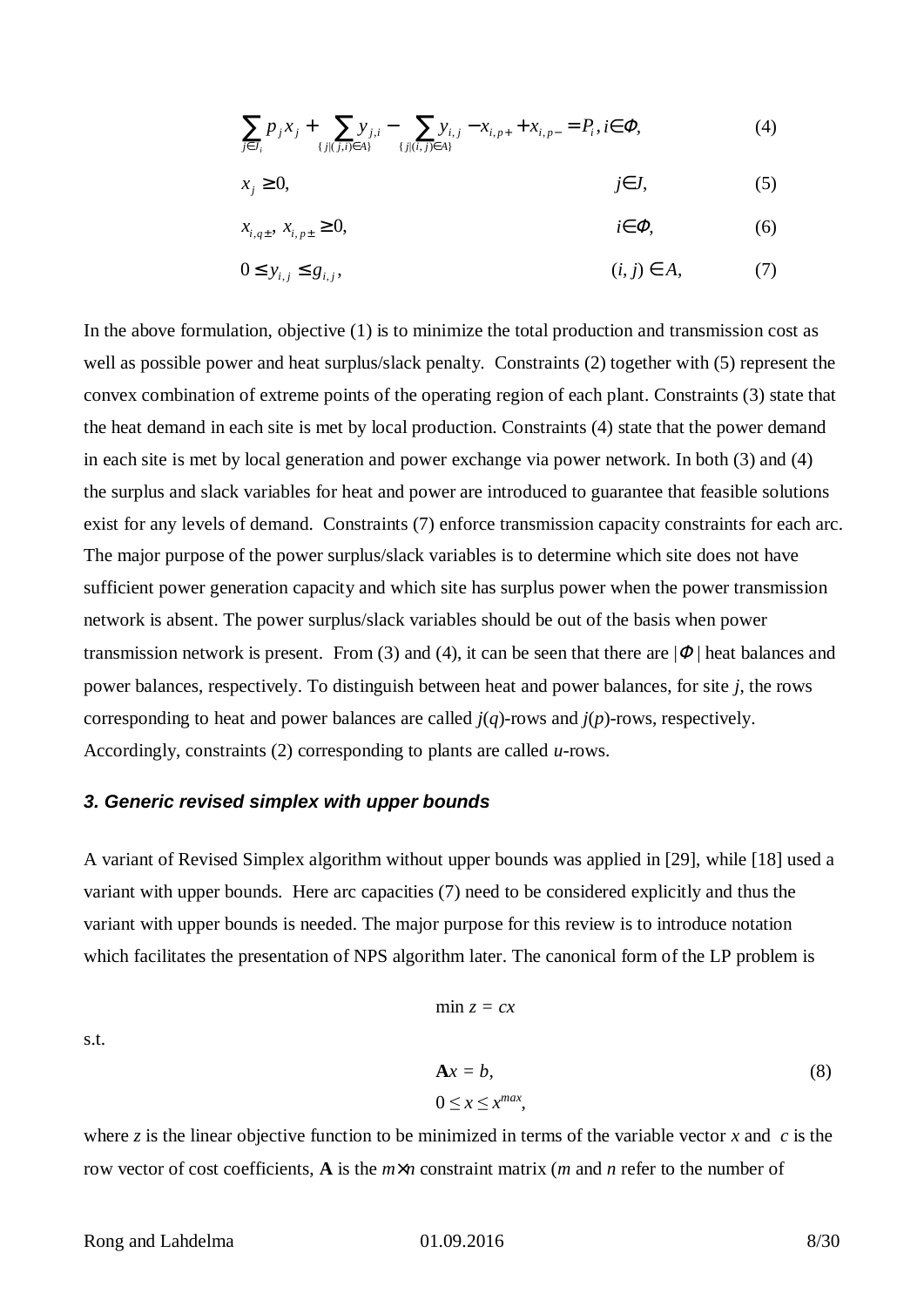constrains and number of variables, respectively). *b* is the right-hand-side vector, and  $x^{max}$  is the upper bound vector for decision variables. In this formulation, possible slack and surplus variables are included in *x*.

For solving the problem using Simplex, **A**, *x* and *c* are partitioned as

$$
\mathbf{A} = [\mathbf{B} \mid \mathbf{N}], x = \frac{\hat{\mathbf{e}}x^B \hat{\mathbf{u}}}{\hat{\mathbf{e}}x^N \hat{\mathbf{u}}}, c = [c^B \mid c^N],
$$
(9)

where **B** is the non-singular basis matrix, **N** is the non-basic matrix,  $x^B$  is the vector of basic variables,  $x^N$  is the vector of non-basic variables, and  $c^B$  and  $c^N$  are the cost coefficients for the basic and nonbasic variables. In a basic solution, the non-basic variables are set at either their lower bounds (zero) or at their upper bounds  $(x^{max})$ , then the values for the basic variables are determined so that the constraints are satisfied, i.e.,

$$
x^B = \mathbf{B}^{-1}(b - \mathbf{N}x^N) = \mathbf{B}^{-1}\beta,
$$
\n(10)

$$
\beta = b - N x^N. \tag{11}
$$

The basic solution is *feasible* when the basic variables are within their bounds  $0 \& x^B \& x^{B,max}$  (any nonbasic variable is by definition feasible as it is on its either bound). Introducing row vector  $p$ , called dual values of the constraints, such that

$$
\mathbf{p} = c^B \mathbf{B}^{-1},\tag{12}
$$

and substituting  $x^B$  and  $\rho$  into the objective function yields

$$
z = c^B x^B + c^N x^N = \mathbf{p} b + dx^N, \tag{13}
$$

where *pb* is a constant and

$$
d = c^N - \rho \mathbf{N} \tag{14}
$$

is the row vector of the *reduced costs* for non-basic variables. The reduced costs indicate how *z* changes when non-basic variables are moved away from their bounds while maintaining all the constraints valid. The solution is optimal if the *optimality condition* holds

 $d_i$ <sup>3</sup> 0 for all non-basic variables that are at their lower bound and

 $d_i \, \pounds$  0 for all non-basic variables that are at their upper bound.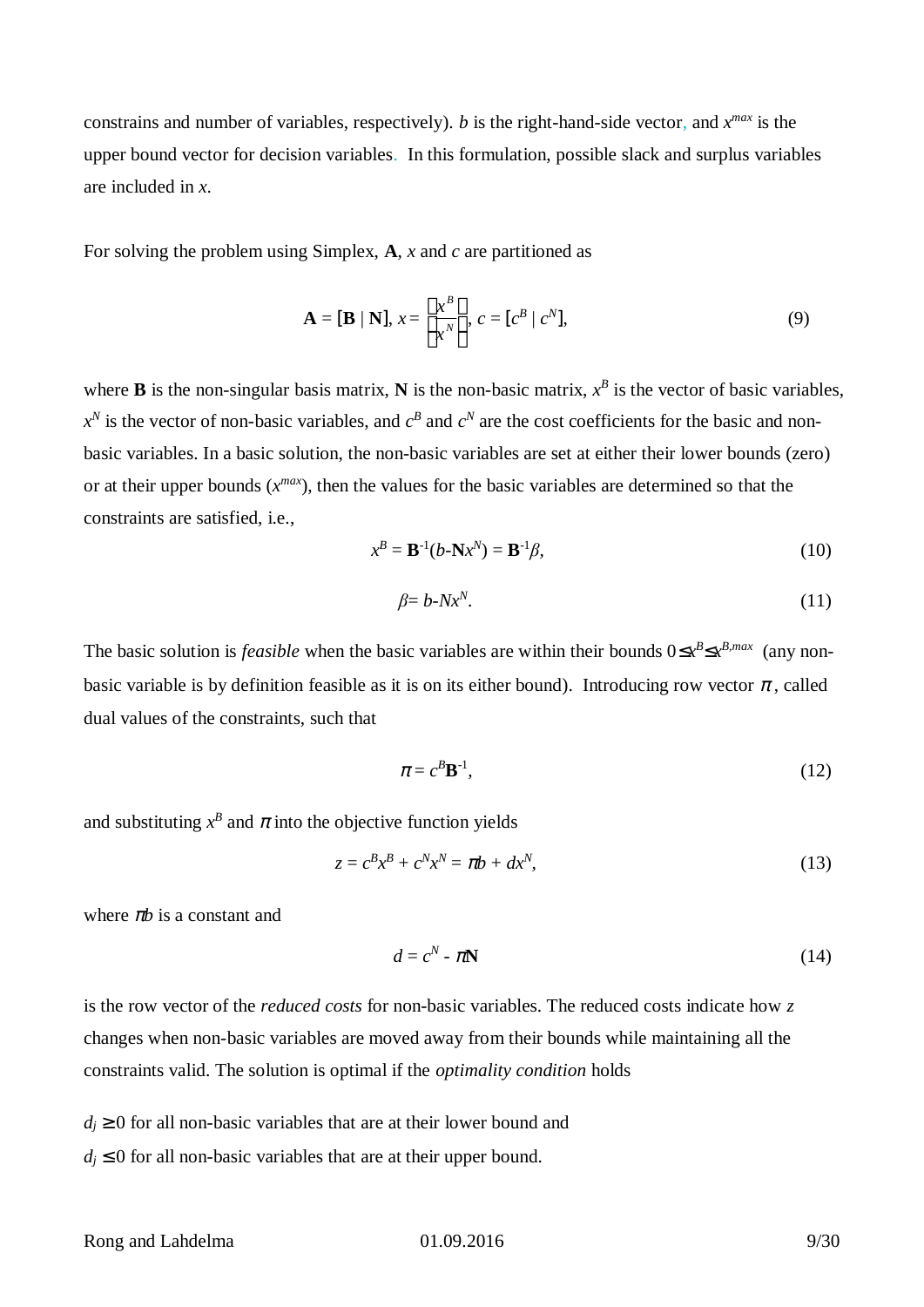Any non-basic variable that does not satisfy the optimality condition will improve the objective function value when entering the basis. If the value of a non-basic variable  $x_j^N$  is changed by  $\mathbf{D}x_j^N$ , then, according to (10), the basic variable vector changes by  $\cdot y\mathbf{D}x_j^N$ , where we have introduced the *pivot column*

$$
y = \mathbf{B}^{-1} \mathbf{N}_{\boldsymbol{\cdot}j},\tag{15}
$$

and  $N_{\cdot j}$  is the column vector corresponding to  $x_j^N$  in **A**.

The maximum allowed change  $\mathbb{D}x_j^N$  for the entering variable must be chosen such that the feasibility of all basic variables is maintained, i.e.,

$$
0 \mathbf{\pounds} \; x^B - y \mathbf{D} x_j^N \mathbf{\pounds} \; x^{B,\max} \,. \tag{16}
$$

and one of the basic variables reaches its either bound, i.e., leaves the basis.

The generic Revised Simplex algorithm is presented in Appendix A.

#### *4. Network Power Simplex*

The network power Simplex (NPS) follows the paradigm of the generic revised Simplex algorithm with upper bounds. The algorithm identifies the special structure of the basis by combining the special structure of the multi-site CHP production model [29] with the special structure of network flow model [23, 24] in order to compute the vectors  $x^B$ ,  $\boldsymbol{p}$ , and *y* efficiently. In principle,  $x^B$ ,  $\boldsymbol{p}$ , and *y* are solved from the equation systems:

$$
\mathbf{B}x^B = \beta \tag{17}
$$

$$
\rho \mathbf{B} = c^B, \tag{18}
$$

$$
\mathbf{B}\mathbf{y} = \mathbf{N}_{\boldsymbol{\cdot}j}.\tag{19}
$$

For the current problem, two important issues need to be handled. The first one is to decompose **B** into smaller blocks so that the equation systems can be solved efficiently, as was done in [18] and [29] for problems with different structures. The second one is to handle the coupling of flow variables between two sites in the computational process so that the coupling issue can also be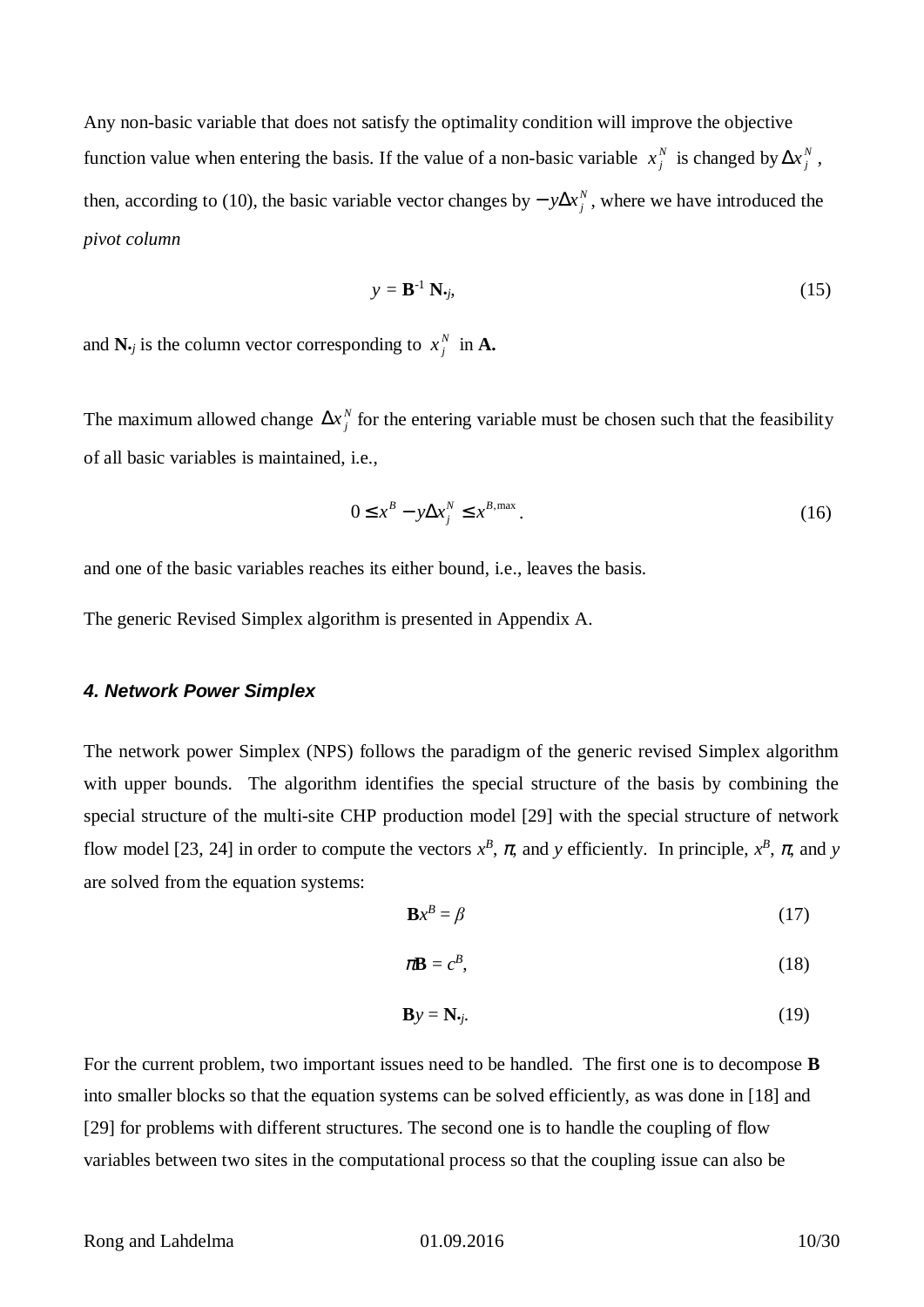addressed efficiently. The major motivation for exploiting the structure of the basis is to speed up the solution process by avoiding manipulation of the inverse of the large matrix. In the following, we describe the structure of the model and the basis.

## **4.1 Structure of the model**

Figure 3 illustrates the structure of the model. Subscripts  $1, ..., |F|$  refer to demand sites, where each site has both heat and power balances. The structure of the *u*-row and the *j*(*q*)-row is the same as that in [29] because constraints (2) and (3) remain the same. The structure of the *j*(*p*)-row introduces coupling between two sites by flow variables (constraints (4)). **A-**matrix remains sparse, as that in [29], because each column for the flow variables contains only two non-zero coefficients. The number of rows in the **A**-matrix of the LP problem is  $m = |U| + 2|F|$  and the number of columns is  $n =$  $|J|+2/F|+n_f$ , where  $n_f = S$ <sub>*i*</sub>  $\neq d(j)$  is total number of flow variables. Both power network (*j*(*p*)-rows) and CHP production constraints (*u*-rows) have a special structure. This means that it is possible to implement Simplex algorithm more efficiently if coupling between production and transmission systems is handled properly.

#### **4.2 Structure of the basis**

As shown in Figure 4, the overall structure of basis **B** is almost the same as that in [29]. The major changes are reflected in two aspects because of the introduction of flow variables. Firstly, the structure and size of **D** (*v v*) changes significantly as shown later in (29)-(31), where  $|F|+1 \le v \le$  $4/F$ . Secondly, the dimensions of  $p^B$ ,  $q^B$  and matrix **0** between  $q^B$  and  $p^B$  will be changed. The **B** is formed by rearranging the rows and columns of **B** to facilitate exploiting the structure for solving the equation systems (17)-(19) efficiently.

For *u*-rows and *j*(*q*)-rows, the choices of basic variables are the same as those in [29], while the choices of *j*(*p*)-row basic variables are different. The *u*-row basic variables are from plant *u*. The *j*(*q*)-row basic variables can be either from the plant at site *j* or heat surplus/slack variables  $x_{j,q\pm}$ . For the *j*(*p*)-row basic variables, there are three possibilities: from the plant at site *j*, from power surplus/slack variables  $x_{j,p\pm}$  and from flow variables incident at site *j*. Consequently, each plant *u* can contribute one to three basic variables.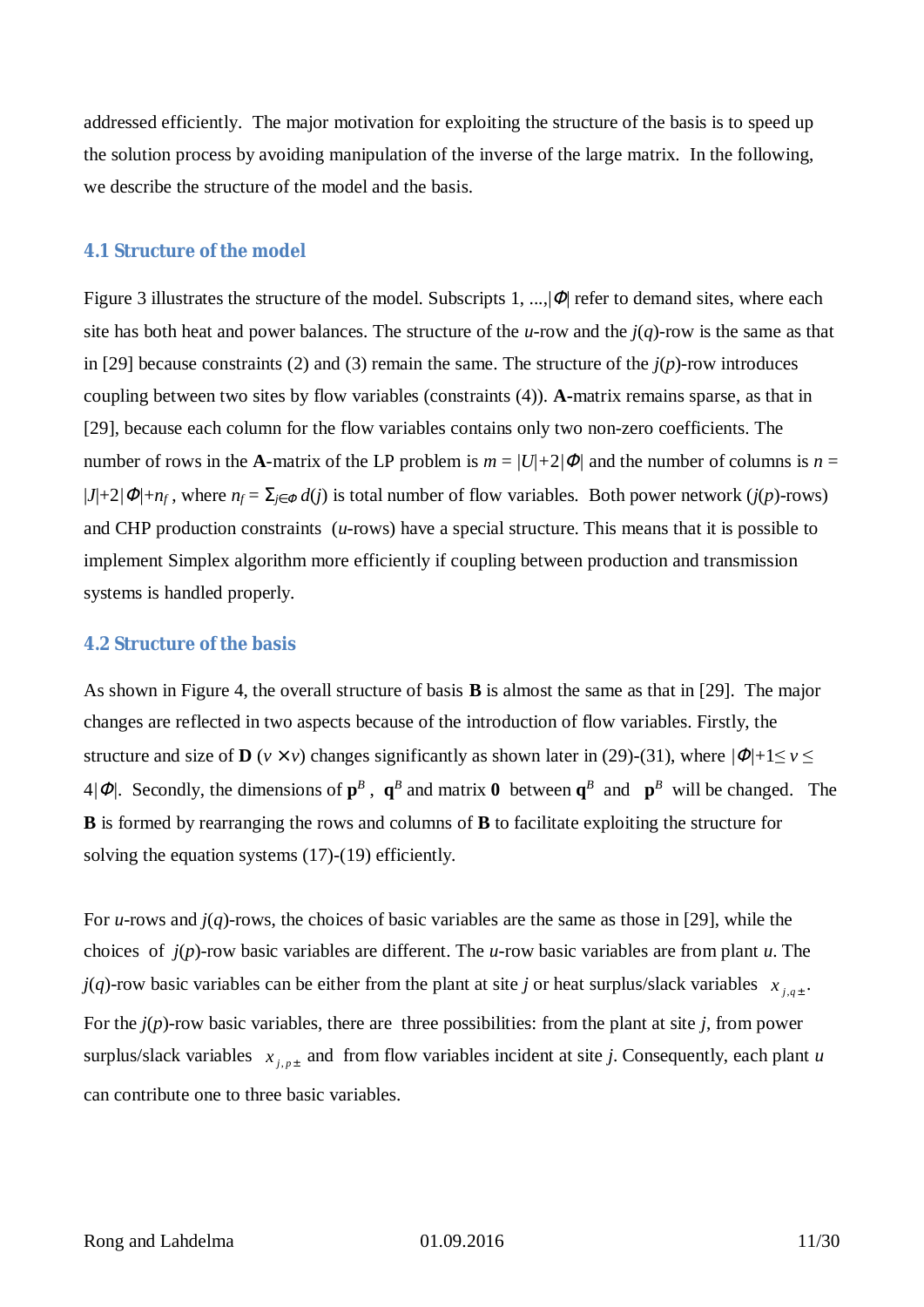

Figure 3. Structure of integrated multi-site CHP production and power transmission problem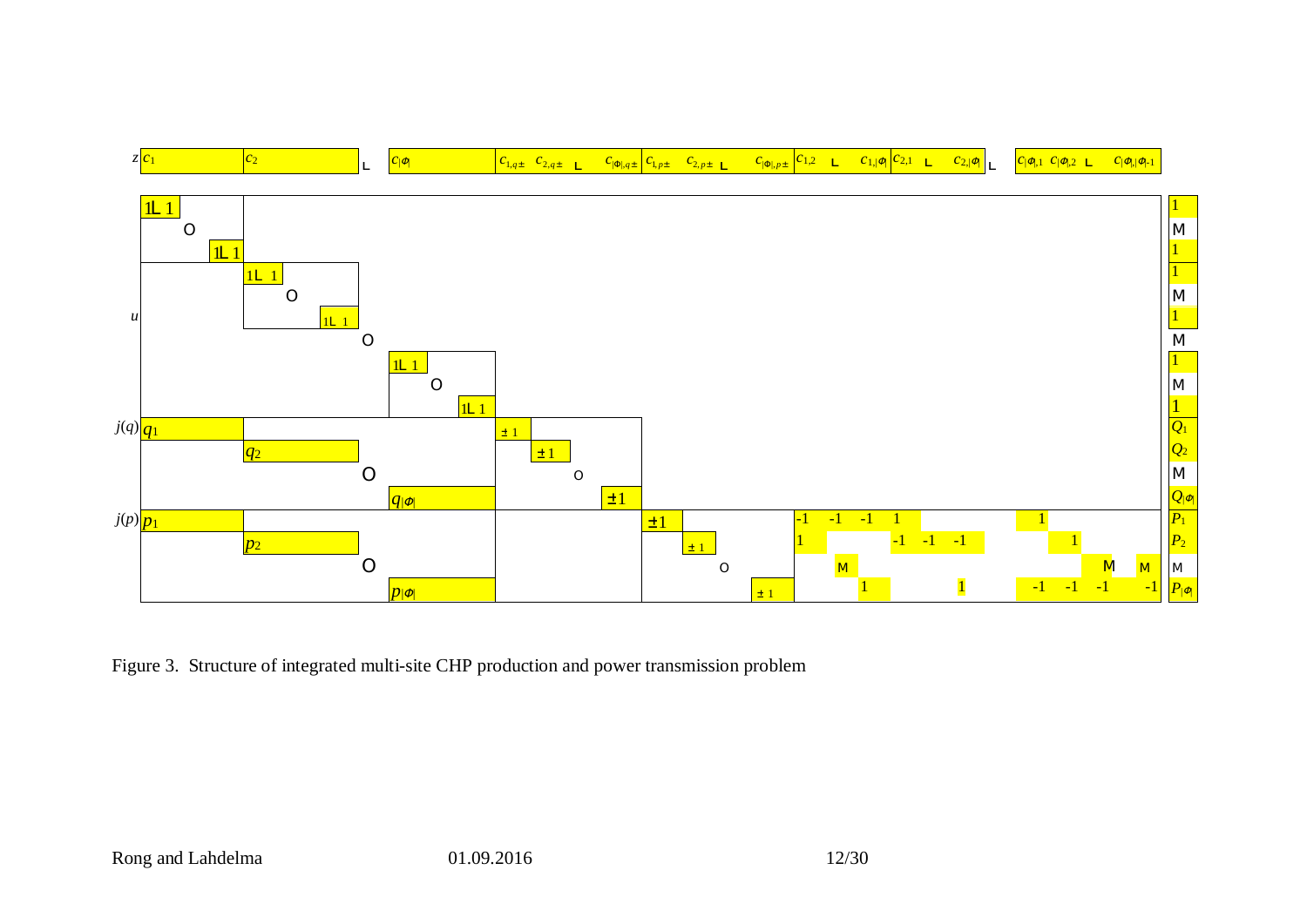| $\boldsymbol{\mathrm{I\!}\,}^{((m\text{-}~m~v)^\prime~(m\text{-}~m~v))}$ | $\mathbf{0}^{((m-m \nu)' m)}$             | $\mathbf{0}^{((m-m \; \nu)' \nu)}$ |
|--------------------------------------------------------------------------|-------------------------------------------|------------------------------------|
| $\mathbf{q}^B$                                                           | ${\bf I}^{(m~m)}_{\pm}$                   | $\mathbf{0}^{(m'v)}$               |
| $\boldsymbol{0}^{((n-\mid\text{F}\mid)^(m\cdot m\cdot n))}$              | $\mathbf{0}^{\left(n^{\prime}\;m\right)}$ | $\mathbf{D}^{(n'n)}$               |
| $\mathbf{p}^B$                                                           |                                           |                                    |

Figure 4. The structure of the basis

The left upper corner  $\mathbf{I}^{((m-m \nu)')}(m \cdot m \nu)$  diagonal matrix corresponds to the structure of partial *u*-row basic variables when plant *u* contributes only one basic variable. The middle  $I_{\pm}^{(m,m)}$  diagonal matrix corresponds to the case when  $q(j)$ -row basic variables are from heat surplus /slack variable  $x_{j,q\pm}$  and  $j(p)$ -row basic variables are from the flow variable. The right bottom  $\mathbf{D}^{(n/n)}$  matrix corresponds to two cases according to the choices of  $q(j)$ - row basic variables. The first case: the  $q(j)$ -row basic variables are from heat surplus /slack variable  $x_{j,q\pm}$ , and the  $j(p)$ -row basic variables are not flow variables. The second case: the *q*(*j*)-row basic variables are from plants, and *j*(*p*)-row basic variables can have three possibilities as just discussed. According to Figure 4, **B** can be written as below.

$$
\mathbf{B} = \begin{matrix} \dot{\mathbf{e}} & \mathbf{I} & \dot{\mathbf{u}} \\ \mathbf{\dot{e}} & \mathbf{E}_1 & \mathbf{I}_+ & \dot{\mathbf{u}} \\ \mathbf{\dot{e}} & \mathbf{E}_2 & \mathbf{0} & \mathbf{D}\dot{\mathbf{u}} \end{matrix}
$$
 (20)

The formulae for computing  $\rho$  and  $\gamma$  are the same as those in [29]. These formulae are still needed to present the NPS algorithm later. To compute  $\rho$ ,  $\rho$  and  $c^B$  are partitioned into three parts and equation (18) can be written as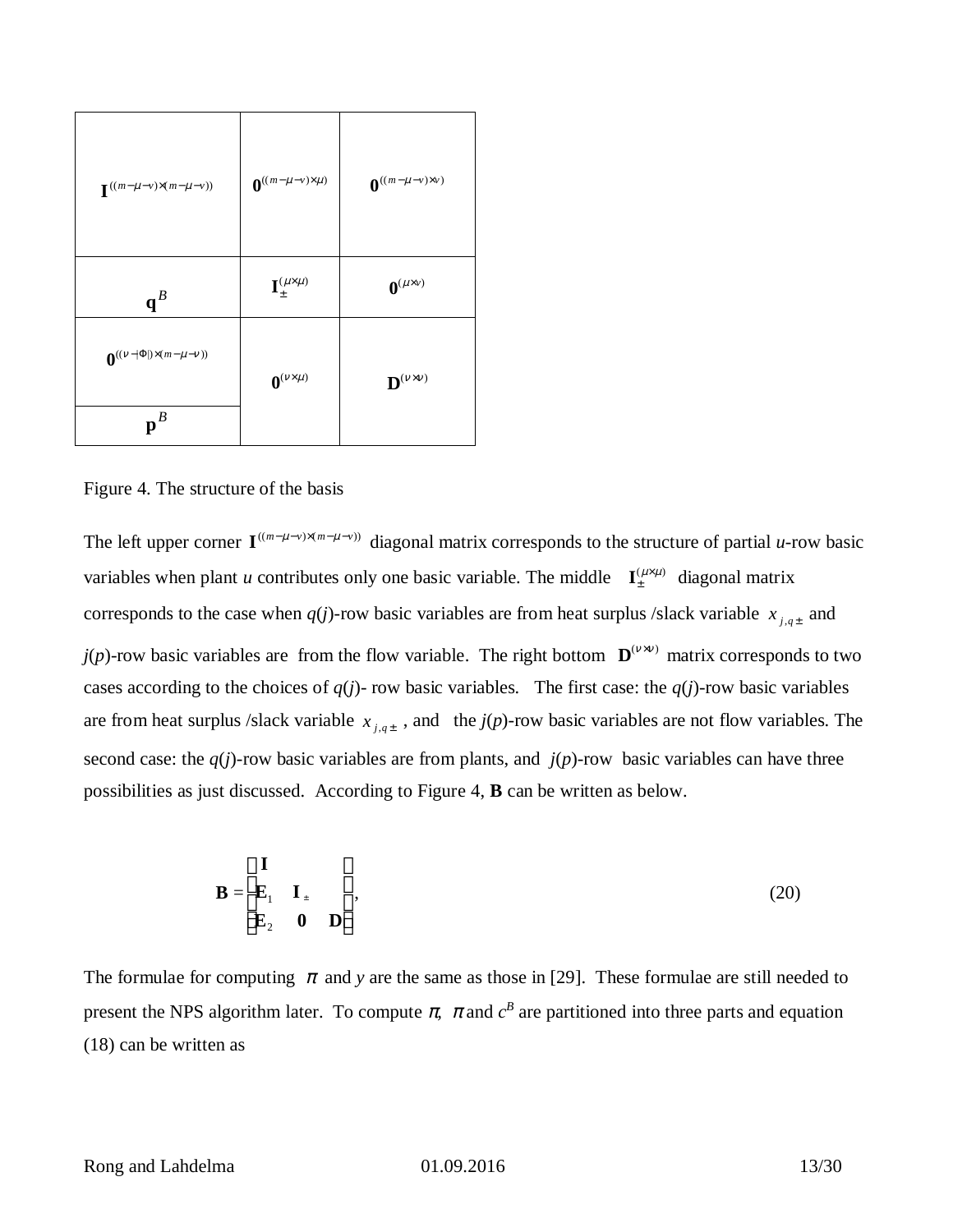$$
\begin{bmatrix} \dot{\mathbf{p}}_1 & \mathbf{p}_2 & \mathbf{p}_3 \end{bmatrix} \begin{matrix} \dot{\mathbf{e}}_1 & \dot{\mathbf{u}} \\ \mathbf{\dot{e}}_1 & \mathbf{I}_{\pm} & \dot{\mathbf{u}}_{\pm} \\ \dot{\mathbf{\dot{e}}}_{\pm} & \dot{\mathbf{u}}_{\pm} & \dot{\mathbf{u}}_{\pm} \\ \dot{\mathbf{\dot{e}}}_{\pm} & \mathbf{0} & \mathbf{D} \dot{\mathbf{u}} \end{matrix} = \begin{bmatrix} c_1^B & c_2^B & c_3^B \end{bmatrix}.
$$
 (21)

The  $p_3$ ,  $p_2$ , and  $p_1$  are obtained in sequence from

$$
\rho_3 \mathbf{D} = c_3^B, \tag{22}
$$

$$
\rho_2 = \pm c_2^B \,,\tag{23}
$$

$$
\rho_1=c_1^B-\rho_2\mathbf{E}_1-\rho_3\mathbf{E}_2. \hspace{1cm} (24)
$$

Computing  $p_3$  requires solving an equation system involving **D**.  $p_2$  can be computed independently and trivially. After that,  $p_1$  can be obtained trivially.

Similarly, to compute *y*, *y* and  $\mathbf{N}_i$  are partitioned into three parts and equation (19) can be written as

$$
\begin{array}{ll}\n\dot{\mathbf{e}}\mathbf{I} & \dot{\mathbf{u}}\dot{\mathbf{e}}\mathbf{y}_{1}\dot{\mathbf{u}} & \dot{\mathbf{e}}\mathbf{N}_{\cdot j1}\dot{\mathbf{u}} \\
\hat{\mathbf{e}}\mathbf{E}_{1} & \mathbf{I}_{\pm} & \dot{\mathbf{u}}\dot{\mathbf{e}}\mathbf{V}_{2}\dot{\mathbf{u}} = \dot{\mathbf{e}}\mathbf{N}_{\cdot j2}\dot{\mathbf{u}} \\
\hat{\mathbf{g}}\mathbf{E}_{2} & \mathbf{0} & \mathbf{D}\dot{\mathbf{t}}\dot{\mathbf{g}}\mathbf{y}_{3}\dot{\mathbf{g}} & \hat{\mathbf{g}}\mathbf{N}_{\cdot j3}\dot{\mathbf{y}}\n\end{array}
$$
\n(25)

 $\mathbf{r}$ 

Then *y*1, *y*2 and *y*3 are obtained in sequence

$$
y_1 = N_{\bullet j1},\tag{26}
$$

$$
y_2 = \pm (N_{\nu 2} - \mathbf{E}_{1} y_1), \tag{27}
$$

$$
\mathbf{D}y_3 = N_{\boldsymbol{\cdot}j3} - \mathbf{E}_2 \ y_1. \tag{28}
$$

The two first parts of *y* can be computed trivially. Computing *y*3 requires solving an equation system involving **D**. The  $x^B$  is solved from (17) similarly as y but with  $\beta$  as the right hand side instead of  $N_{\cdot j}$ . For incremental basis update (Section D. 3.1 in Appendix D), there is a slight difference between calculating *x* B and *y* as shown in Section D.3.2.

It is clear that the essence of NPS deals with the issue of how to solve the *v v* equation systems (22) and (28) involving **D**. Next, the structure of **D** is explored and then the algorithm for solving (22) and (28) is presented.

Rong and Lahdelma 01.09.2016 14/30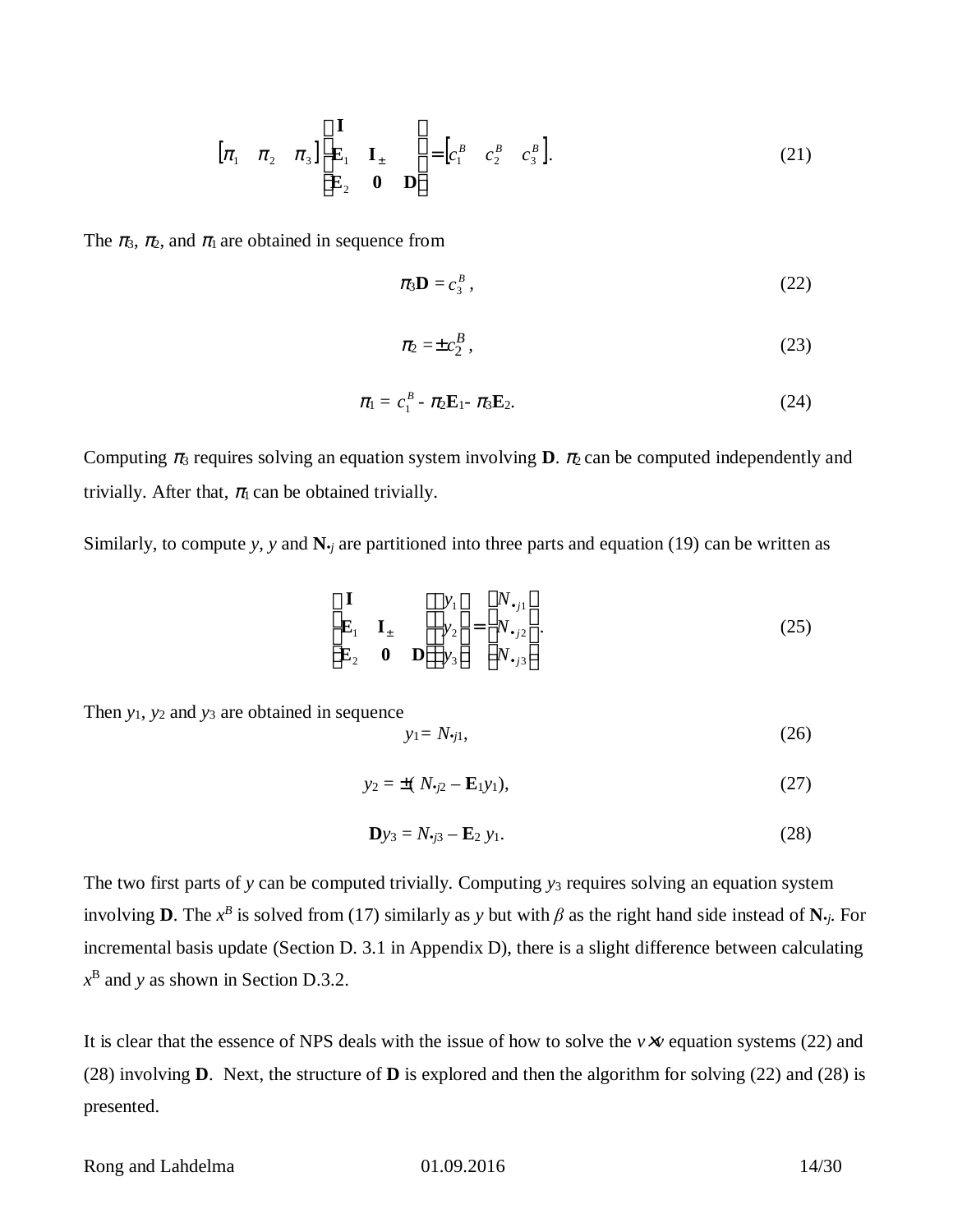#### **4.3 Structure of D**

The size of **D** is not the sole factor to affect the complexity of solving equation systems involving **D**. If no flow variables are in the basis, the size of **D** can be  $4|F| \times 4|F|$  because the maximal size of matrix block related to **D** for the individual site is  $4'$  4, as discussed in [18] and illustrated in (29) (the second block). However, this case corresponds to the easiest situation when there is no coupling between sites. Each individual site can be solved by PS [18]. As the number of basic flow variables increases, the **D** evolves into structure (30), where certain sites are coupled by basic flow variables at the *j*(*p*)-row. In the matrix, the elements in yellow correspond to the pivot elements for the corresponding rows. The possible smallest size for **D** is  $(|F|+1) \times (|F|+1)$ , which corresponds to the case where there are  $(|F|-1)$ basic flow variables and one non-flow basic variable at the *j*(*p*)-row is surplus/slack variable and all basic variables at the *j*(*q*)-row are surplus/slack variables. This is equivalent to the pure network case [23, 24], which is also a relatively easy case to solve. Coupling between production and transmission is the major issue for handling **D** efficiently. In the following, the pattern of basic flow variables is discussed. In (29) and (30), *j*(.) denotes rearranged sites.

It is known that the structure of the feasible flow variables for the pure network problem is a *tree* [23, 24], which includes all of nodes for the problem. A tree is a connected graph with no cycles. For linear network optimization problem involving flow variables, the pattern of feasible basic flow variables should have a tree-like non-cyclic structure because basic variables must be independent of each other to guarantee non-singularity of the basis.

For the current problem the pattern of feasible basic flow variables should be a forest [34], as shown in Figure 5(a). The forest consists of multiple disjoint trees. In Figure 5(a), there are three trees, and the nodes marked in grey are the root nodes. A root node has at least two functions. Firstly, it is the starting node for constructing a tree (Algorithm C.2 in Appendix C). Secondly, in the optimization problem, it is a reference node for calculating the dual values of the remaining nodes ( $\pi$  in (18)) because each node has a unique *path* to the root node. A path is a sequence of nodes connected by arcs [24].

There are two differences between the pure network optimization in [23, 24] and the power network in the current study. Firstly, all variables in the pure network optimization are flow variables while the variables in the current problem contain both production variables and flow variables because all nodes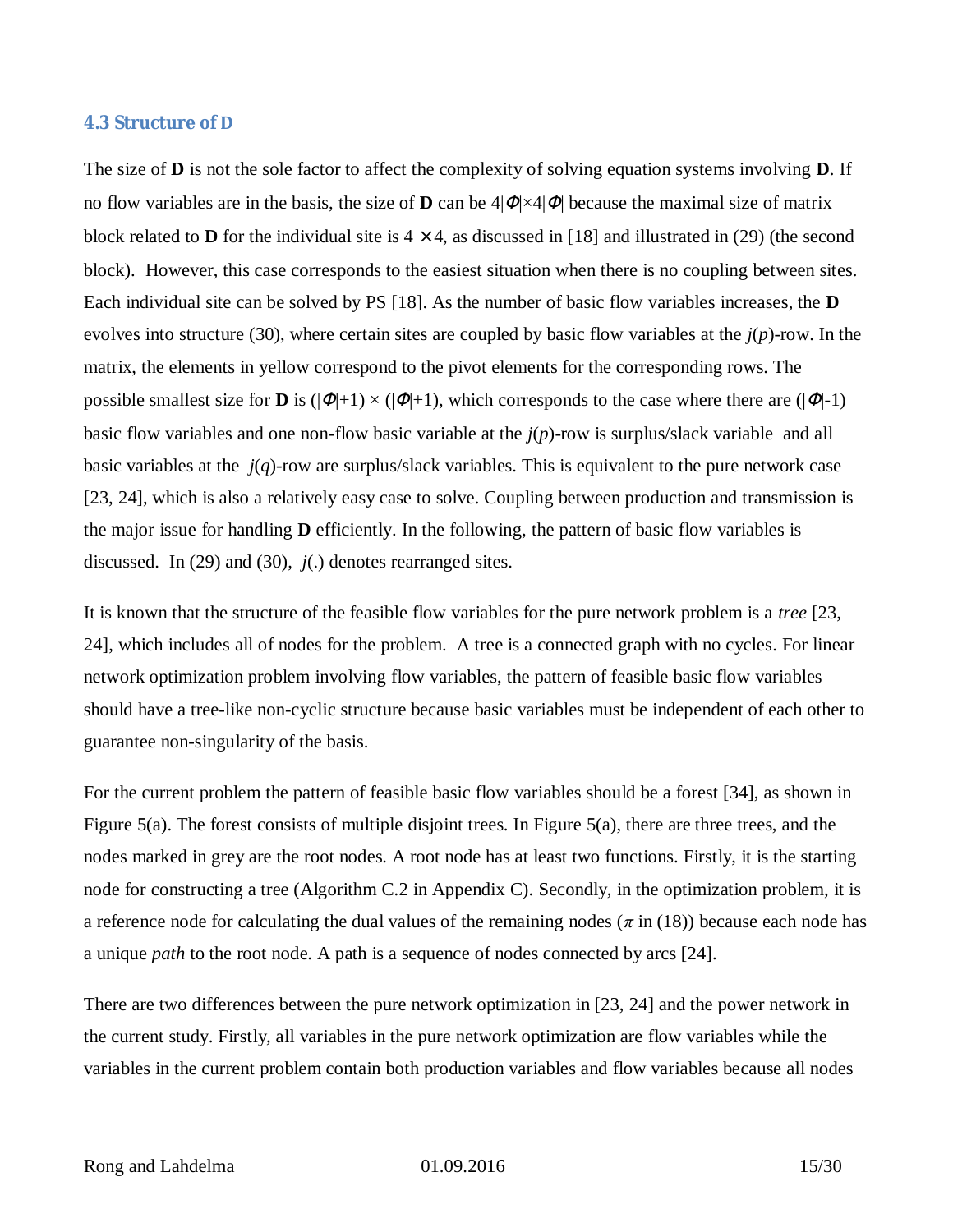$D =$ 



(29)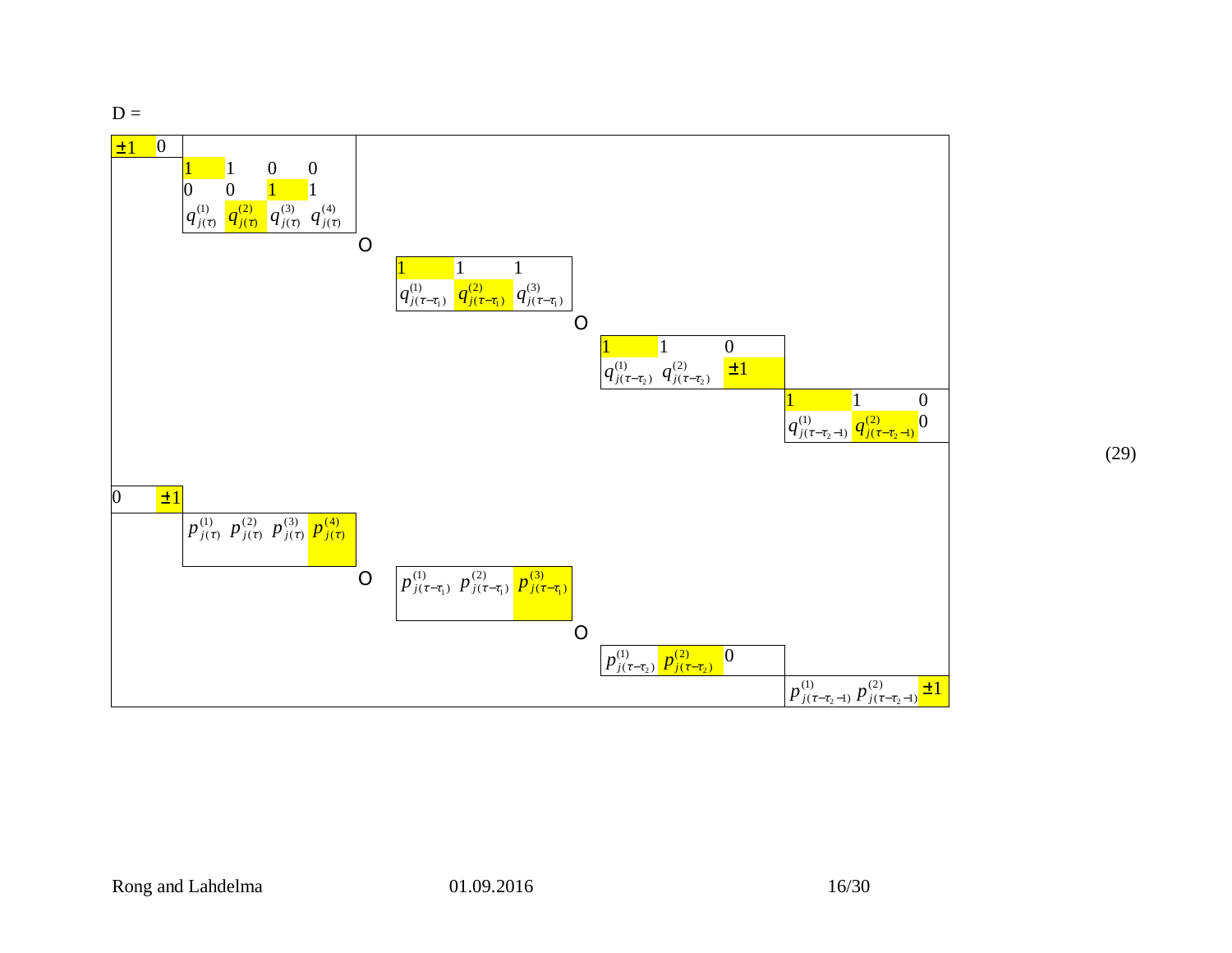

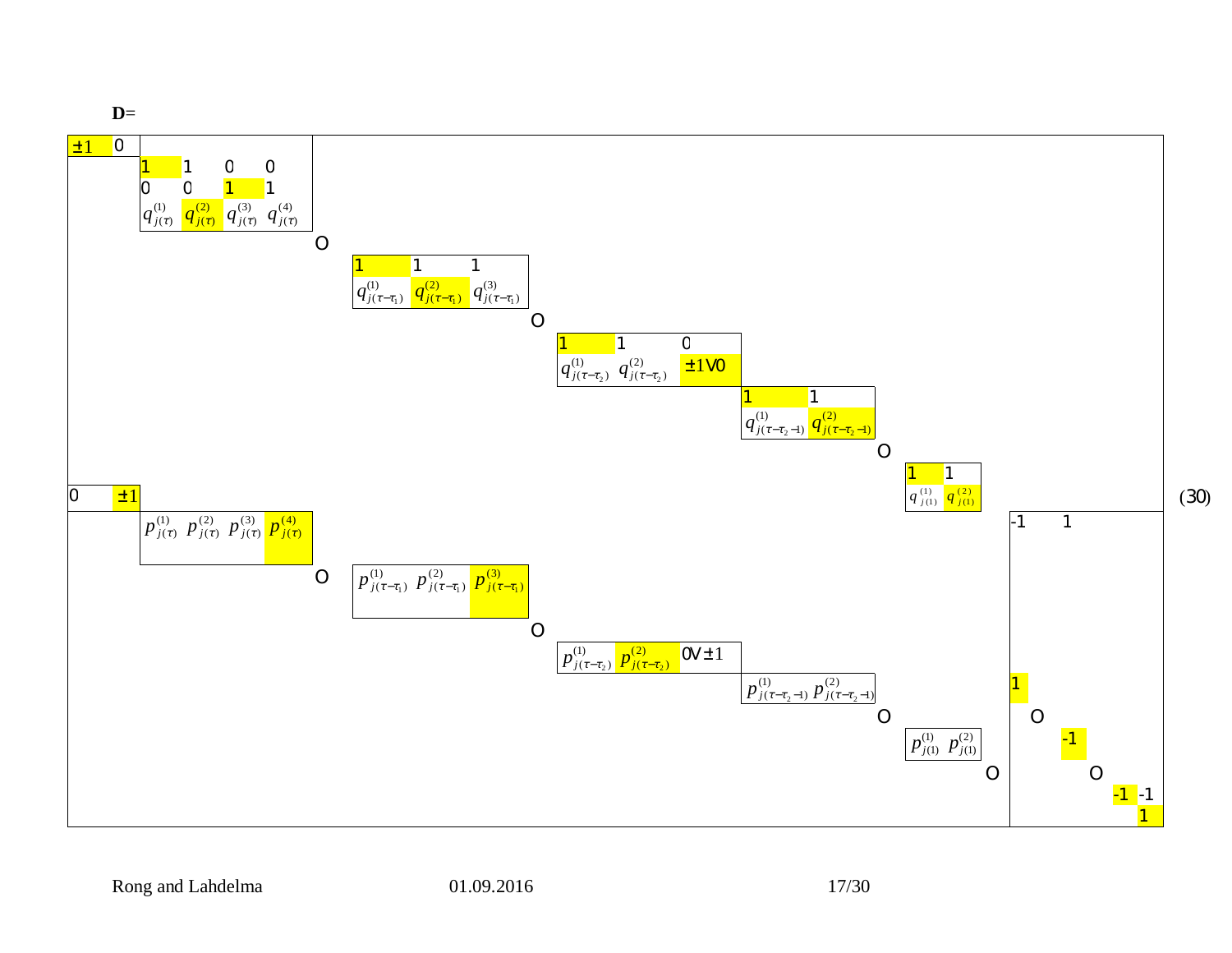have generation capability. Secondly, the pure network optimization with  $w$  nodes (thus  $w$  constraints) has only  $(W_1)$  independent constraints because one constraint can be represented as the linear combination of remaining constraints according to the requirements of flow balance. Consequently, there are only  $(W1)$  basic (flow) variables. For the current problem, *w* nodes correspond to *w* independent power balances and thus must have  $w$  basic variables.



Figure 5. Pattern of feasible basic flow variables for a 15-site problem

**Lemma 1.** The pattern for basic feasible flow variables for the current problem assumes a tree or a forest structure as shown in Figure 5 (a). Each tree contains exactly one node whose basic variable at the *j*(*p*) row is not a flow variable.

Proof: Assume that a tree consists of *W* nodes and the number of arcs (flow variables) in the tree should be  $W<sup>1</sup>$ . There are *W*  $j(p)$ -rows corresponding to *W* nodes. Thus, the basis must contain *W* basic variables. This means that one basic variable must be non-flow variables. •

It can be seen from Lemma 1 that there exists exactly one node whose basic variable is not a flow variable in a tree. This node is an ideal candidate for the root node for several reasons though other nodes can also act as a root node. Firstly, it is easy to identify this node and know beforehand how many trees are contained in the basis (refer to Algorithm B.1 in Appendix B). Secondly,  $\rho$  values of this node can be computed independently (see Algorithm C.1 in Appendix C). Finally, this node can guarantee the connection of nodes within the tree and separation between trees. Consequently, the **D** decomposes into multiple independent sites and multiple disjoint site clusters. Each site cluster is associated with a tree.

$$
\mathbf{D} = [\mathbf{D}_1 \quad \mathbf{L} \quad \mathbf{D}_q \quad \mathbf{\Gamma}_1 \quad \mathbf{L} \quad \mathbf{\Gamma}_r], \tag{31}
$$

Rong and Lahdelma **01.09.2016** 18/30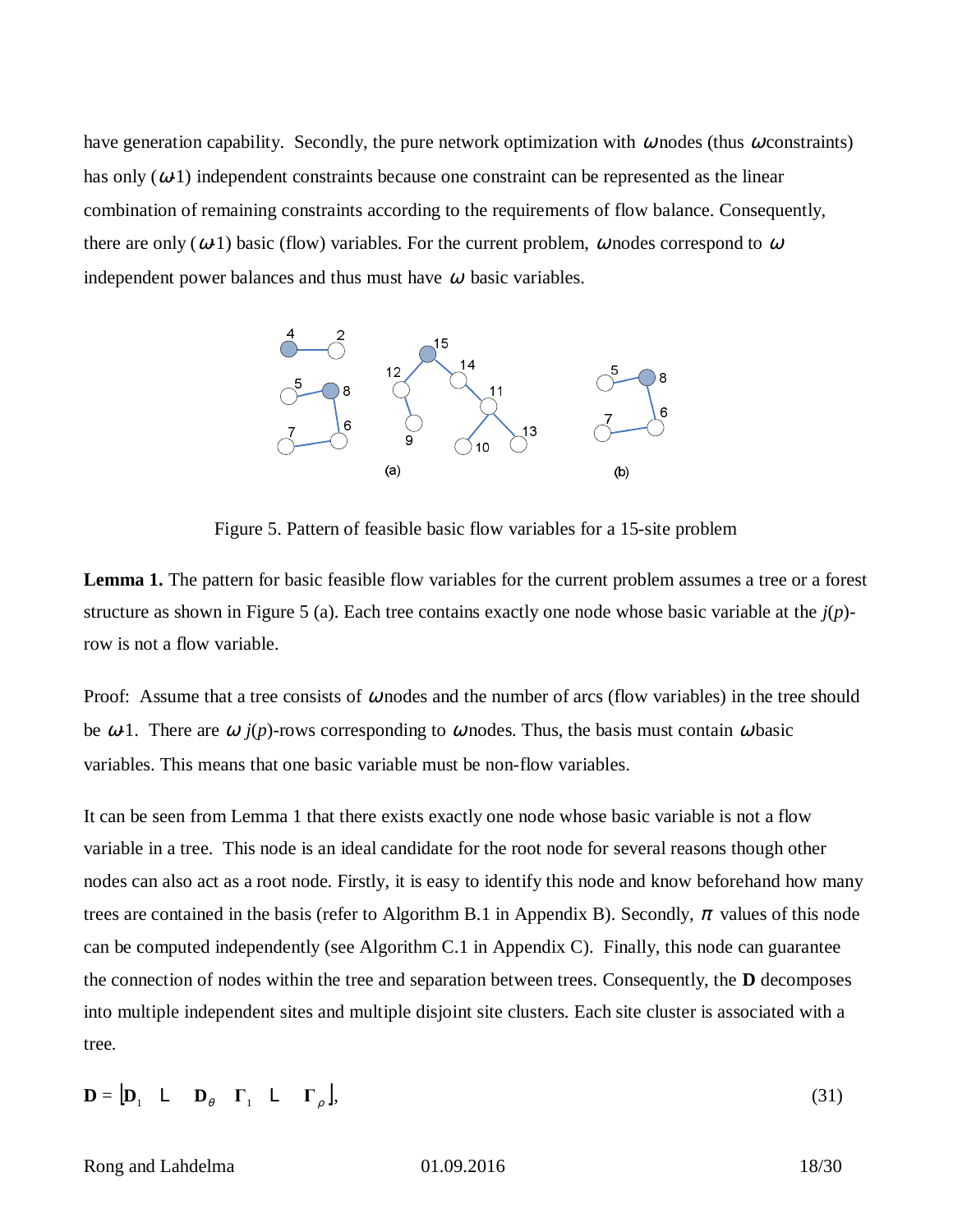where  $\theta$  is the number of independent sites and  $\tau$  the number of non-degenerate trees with  $|G| \geq 2$  $(i=1,\ldots, r)$  in **D**,  $\theta + r = |F|$ -S**i** ( $|G|$ -1),  $0 \le \theta \le |F|$ . For the example shown in Figure 5 (a), let  $|F|=15$ , then  $\theta = 2$  and  $r = 3$ .  $|G_1| = 2$ ,  $|G_2| = 4$ , and  $|G_3| = 7$ . There are two independent sites: 1 and 3. For the independent sites,  $p_3$  and  $y_3$  can be obtained efficiently by using the procedure in PS [18]. The major issue in computing  $p_3$  and  $y_3$  is how to handle the tree efficiently.

Based on the basis structure (20), **D** is the only block that introduces possible coupling in the basis. If **D** is decomposable, then the basis can decompose following the structure of **D**. Therefore, **B** can be represented as

$$
\mathbf{B} = \begin{bmatrix} \mathbf{B}_1 & \mathsf{L} & \mathbf{B}_q & \mathsf{L}_1 & \mathsf{L} & \mathsf{L}_r \end{bmatrix},\tag{32}
$$

where  $\mathsf{L}_i$  (*i*= 1,..., *r*) is a component of **B** associated with tree  $\mathsf{G}_i$ .



The tree can be dynamically identified by first identifying the root of the tree (see Algorithm B.1 in Appendix B). The root is determined by checking the incident nodes for the basic flow variable. If the basic variable for one incident node is not a flow variable, then this node is the root node. For a given root, a variant of the depth-first search (DFS) algorithm [23] (Algorithm B.2 in Appendix B) is used to identify the remaining nodes in the tree. DFS traverses the tree, starting at the root and exploring the tree as far as possible before backtracking. On the path from the root to node *j*, node *i* visited immediately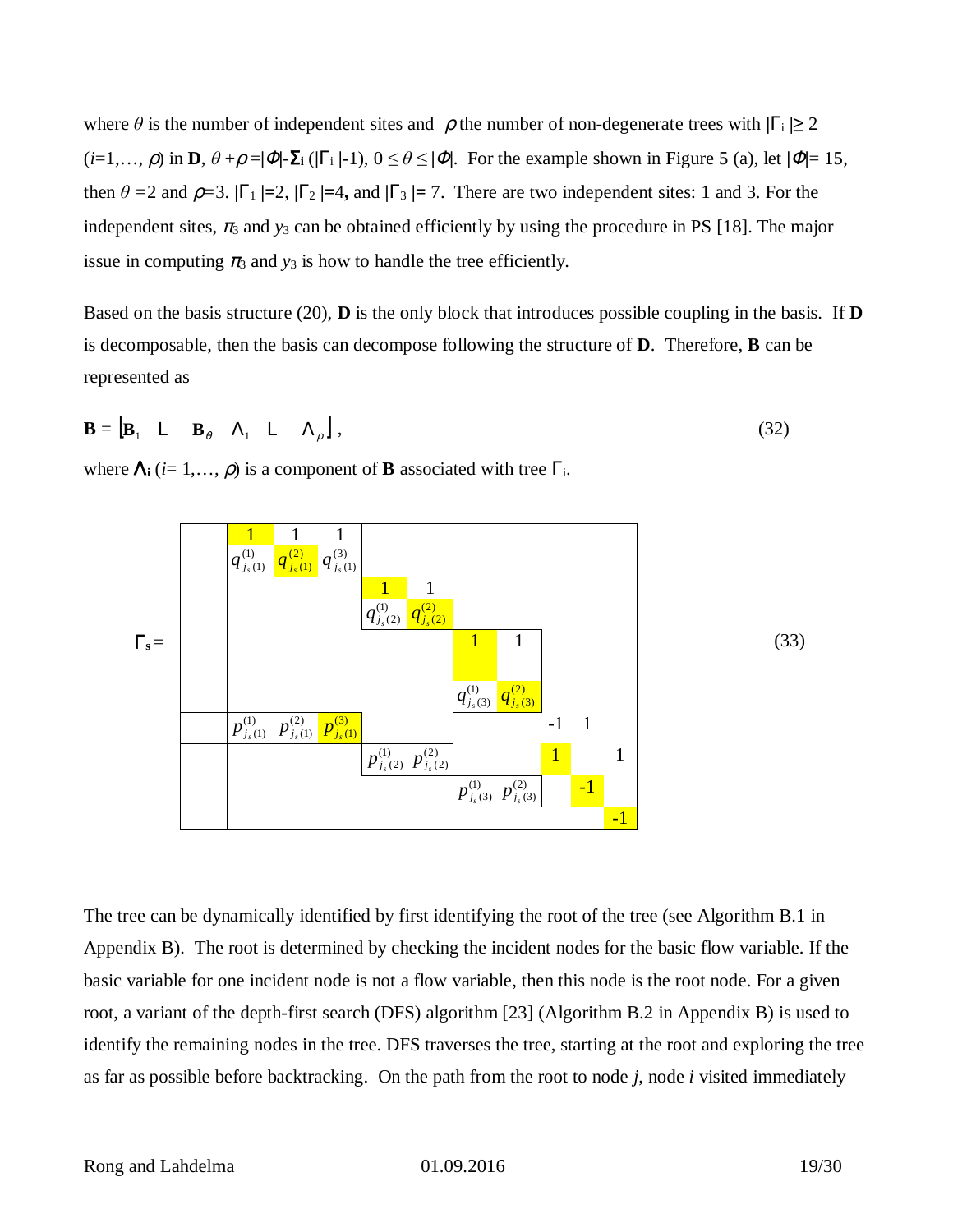before node *j* is called the predecessor of node *j*. The connection of the nodes in the tree is uniquely determined if the predecessors of the nodes are known.

To exhibit a given tree (G<sub>s</sub>) structure, the indices of rows and columns of **B** are rearranged. Without loss of generality, let  $w_s$  denote the number of nodes (sites) in a tree and  $j_s(i)$  ( $i = 1,..., w_s$ ) the nodes in the tree, where  $j_s(1)$  is the root. Let  $\mathbf{R}_s$  denote  $a' a (a = 2, 3, 4)$  matrix of  $j_s(1)$  ((29) shows five cases for **R**<sub>s</sub>.) Matrix (33) shows one possible tree structure for the tree in Figure 5(b). The size of matrix  $m_{\text{G}} =$  $a+2^2$  2+( $w_s$ -1)=10. Let  $g(i)$  be the predecessor of  $j_s(i)$  on the path from the root to  $j_s(i)$ , and  $d_s(i)$  the degree of *j<sub>s</sub>*(*i*). For Figure 5(b),  $W_{s=}4$ ,  $j_s=[8,5,6,7]$ ,  $g=[-1,8,8,6]$  and  $d_s=[2,1,2,1]$ .

Therefore, for solving (22) and (28) efficiently, it is essential to efficiently solve equations associated with the tree.

## **4.4 Solving equations systems associated with** G**s**

Solving the equations system associated with a tree is crucial for solving equation systems  $(17) - (19)$ . The solution efficiency of the tree determines the solution efficiency of the NPS algorithm. The detailed algorithm procedures are presented in Appendix C. The main idea of the algorithm is to determine the sequence of solving small matrix blocks so that  $p_3$  and  $y_3$  associated with the tree can be determined in sequence based on values of  $p_3$  and  $y_3$  that have been determined. According to Algorithm C.1 in Appendix C, the sequence for obtaining  $p_3$  is to solve a rows of the root node first, then the  $j_s(p)$ -row associated with flow variables at sites  $j_s(i)$  ( $i=2,..., w_s$ ) and finally the corresponding  $j_s(q)$ -row and  $u_s$ row of sites  $j_s(i)$  ( $i=2,\ldots, w_s$ ). The above sequence justifies the selection of the root node as discussed in Section 4.3 because the dual values associated with the node can be obtained independently. According to Algorithm C.2 in Appendix C, the sequence of obtaining  $y_3$  takes the inverse order of obtaining  $p_3$ .

The algorithms mainly rely on proper indexing to implement special structure. Taking the tree in (33) as an example, if  $p_3=[p_{3,1}, p_{3,2}, p_{3,3}, p_{3,4}, p_{3,5}, p_{3,6}, p_{3,7}, p_{3,8}, p_{3,9}, p_{3,10}]$ , then  $c_3=[c_{3,1}, c_{3,2}, c_{3,7}, c_{3,3}, c_{3,4}, c_{3,5},$  $c_3$ ,  $c_3$ ,  $c_3$ ,  $c_3$ ,  $c_3$ ,  $c_1$ ],  $y_3 \equiv [y_{3,1}, y_{3,2}, y_{3,7}, y_{3,3}, y_{3,4}, y_{3,5}, y_{3,6}, y_{3,8}, y_{3,9}, y_{3,10}]^T$  and  $I_3 = [I_{3,1}, I_{3,2}, I_{3,3}, I_{3,4}, I_{3,5}, I_{3,6}, I_{3,7}]$  $3,6, l$  3,7,  $l$  3,8,  $l$  3,9,  $l$  3,10]<sup>T</sup>. It is worth paying attention to the positions of  $c$ <sub>3</sub>,7 and  $y$ <sub>3,7</sub> in vectors  $c_3$  and *y*3, respectively.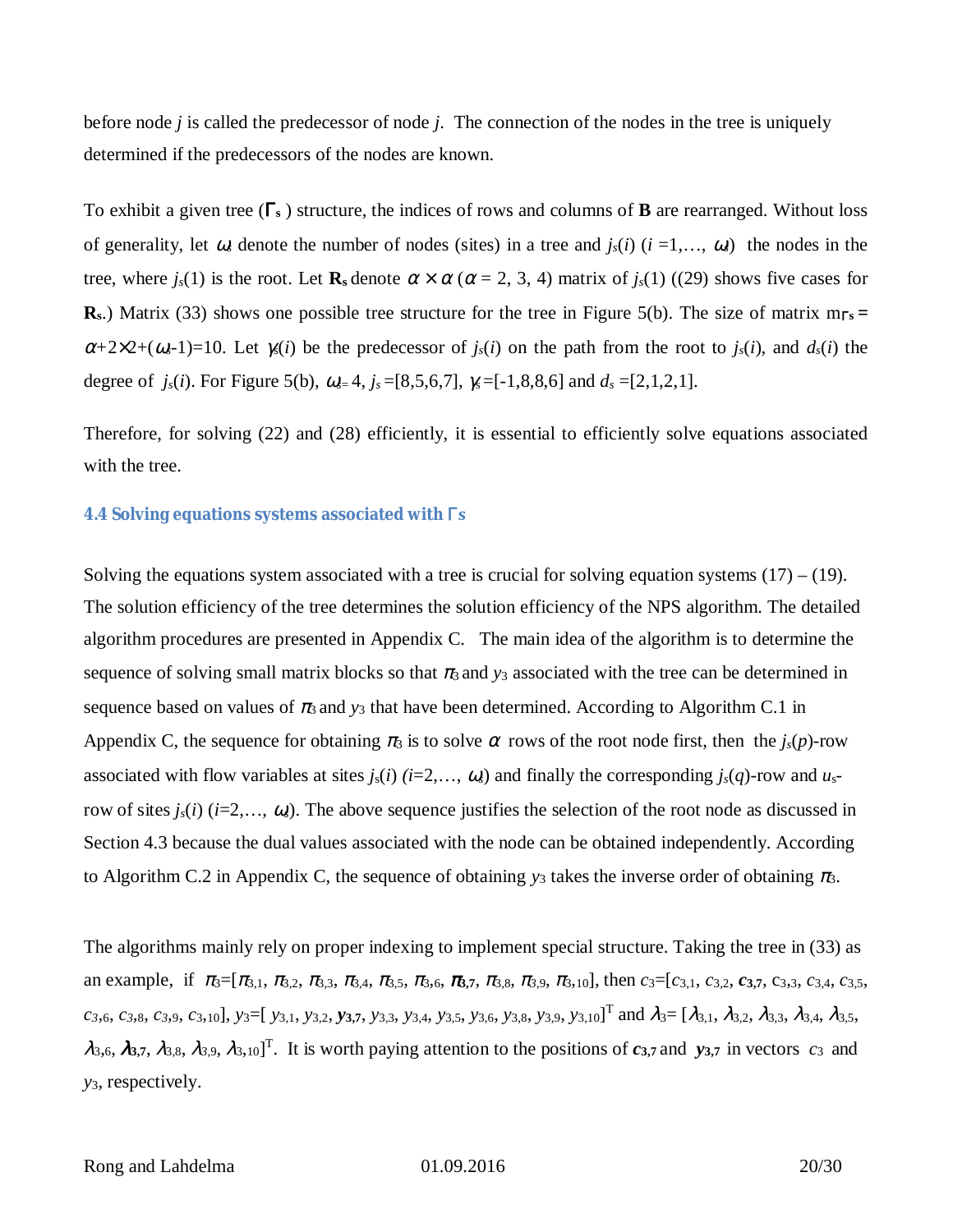#### **4.5 Pivot for forming a non-singular basis and incremental basis update**

Any entering variable from one site can cause the row from the different site to leave because flow variables couple between different sites. The pivot is more complicated than single-site CHP production optimization [18] and multi-site CHP production optimization [29]. The detailed pivot process is described in Section D.2 in Appendix D. Two ways of basis update can be considered. One is called full (normal) basis update where the basis is updated considering all sites. The other is called incremental basis update where the basis is updated only considering the sites affected by the pivot. For detailed information, refer to Section D.3 in Appendix D.

#### **4.6 Network Power Simplex (NPS) algorithm**

Two NPS algorithms are developed. The first one is the direct adaption of Algorithm A (a generic Simplex algorithm in Appendix A), called DNPS. The second one, called TNPS, applies a two-stage approach. In the first stage, the problem without power network is considered. Each individual site is solved by PS [18] to obtain an advanced solution. If all sites have surplus electric power or lack of power, the solution is optimal to the original problem. Otherwise, the second stage is used to solve the original problem with power network using the same Simplex procedure as DNPS applies. In this case, the solution for the first-stage problem can be treated as the initial solution for NPS algorithm.

#### *Algorithm* 1 *DNPS algorithm*

- **Step 1.** Initialization: start from some feasible solution (9) by considering only plant variables and surplus/slack variables.
- **Step 2.** Identify decomposable structure of the basis  $\mathbf{B} = [\mathbf{B}_1 \quad \Box \quad \mathbf{B}_q \quad \Sigma_1 \quad \Box \quad \Sigma_r]$  according to basic variables at the *j*(*p*)-row based on algorithms B.1 and B.2 in Appendix B.
- **Step 3.** Calculate  $x^B$  (10) from (17) according to PS [18] for site 1 to  $\theta$ , and procedures described in (26) to (28) and Algorithm C.2 in Appendix C for tree 1 to  $r$ ; Calculate  $\rho$  from (18) according to PS [18] for site 1 to  $\theta$ , and procedures described in (22) to (24) and Algorithm C.1 in Appendix C for tree 1 to  $\mathbf{r}$ ; Calculate  $d(14)$ .
- **Step 4.** Find a variable  $x_j^N$  to enter the basis such that *z* improves. The condition is  $d_j < 0$  (>0) for variables at lower (upper) bound. If there is no such variable, stop with optimal  $x^B$ .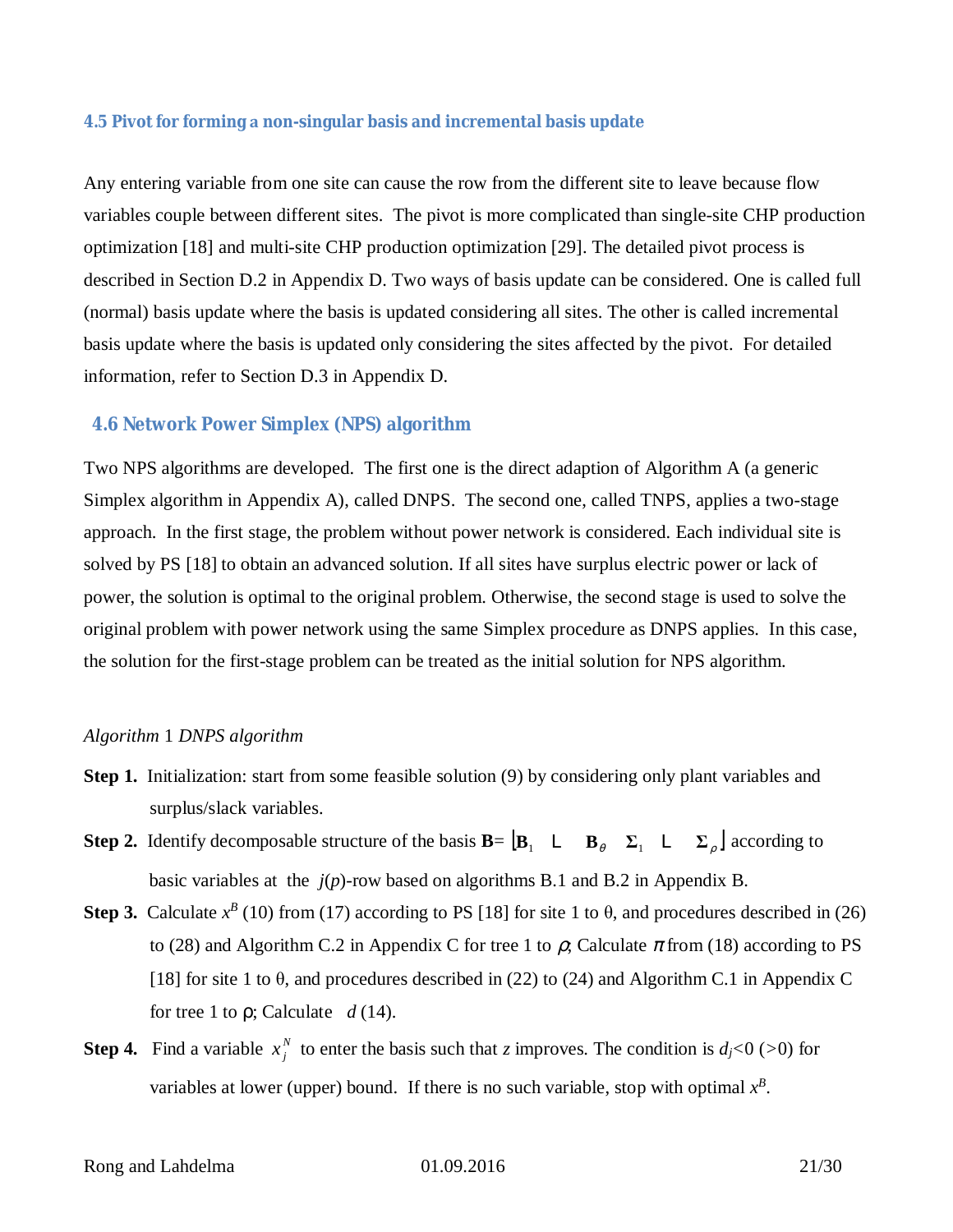- **Step 5.** Compute the pivot column *y* from (19) according to PS [18] for site from 1 to  $\theta$ , and procedures described in (26) to (28) and Algorithm C.2 in Appendix C for tree 1 to  $r$ .
- **Step 6.** Find the variable to leave the basis such that feasibility is maintained. The leaving variable is the one that according to (16) reaches its upper or lower bound first when the entering variable is moved away from its bound. If there is no such variable, stop with an unbounded solution.
- **Step 7.** Update the basis and go to **Step 2.**

#### *Algorithm 2 TNPS algorithm*

**Step 1.** Solve site 1 to  $|F|$  without transmission network using PS [18], if all sites have power surplus or lack power, stop with the optimal solution; otherwise, continue to **Step 2**.

**Step 2**. Repeat Steps 2 to 7 of Algorithm 1.

Both the DNPS and TNPS algorithms can adopt the incremental basis update scheme described in Section D. 3.1 in Appendix D. The way to solve the equation systems (17)-(19) is described in D.3.2 in Appendix D.

## *5. Computational experiments*

To evaluate the effectiveness of the two- stage network Power Simplex (TNPS) algorithm, two versions of the algorithms were implemented. The first version (TNPS1) and the second version (TNPS2) adopted the full and incremental basis update schemes, respectively as described in Section D.3 in Appendix D. The first-stage (F-TNPS) algorithm is PS [18] as described in Algorithm 2. Accordingly, two versions, DNPS1 and DNPS2 of ordinary NPS algorithms (Algorithm 1, directly solving the original problem) corresponding to TNPS1 and TNPS2 were implemented, called. ILOG CPLEX 12.5 [35] was used as a benchmark.

All algorithms (TNPS1, TNPS2, DNPS1, and DNPS2) were implemented in C++ in the Microsoft Visual Studio 2011 environment. All test runs were carried out on a 2.67 GHz Core CPU with 4 GB RAM under Windows 7 Operating System. It seemed that no degenerate case was observed for the tested instances. In case of degeneracy, a bound-shifting technique similar to that by [36] could be applied.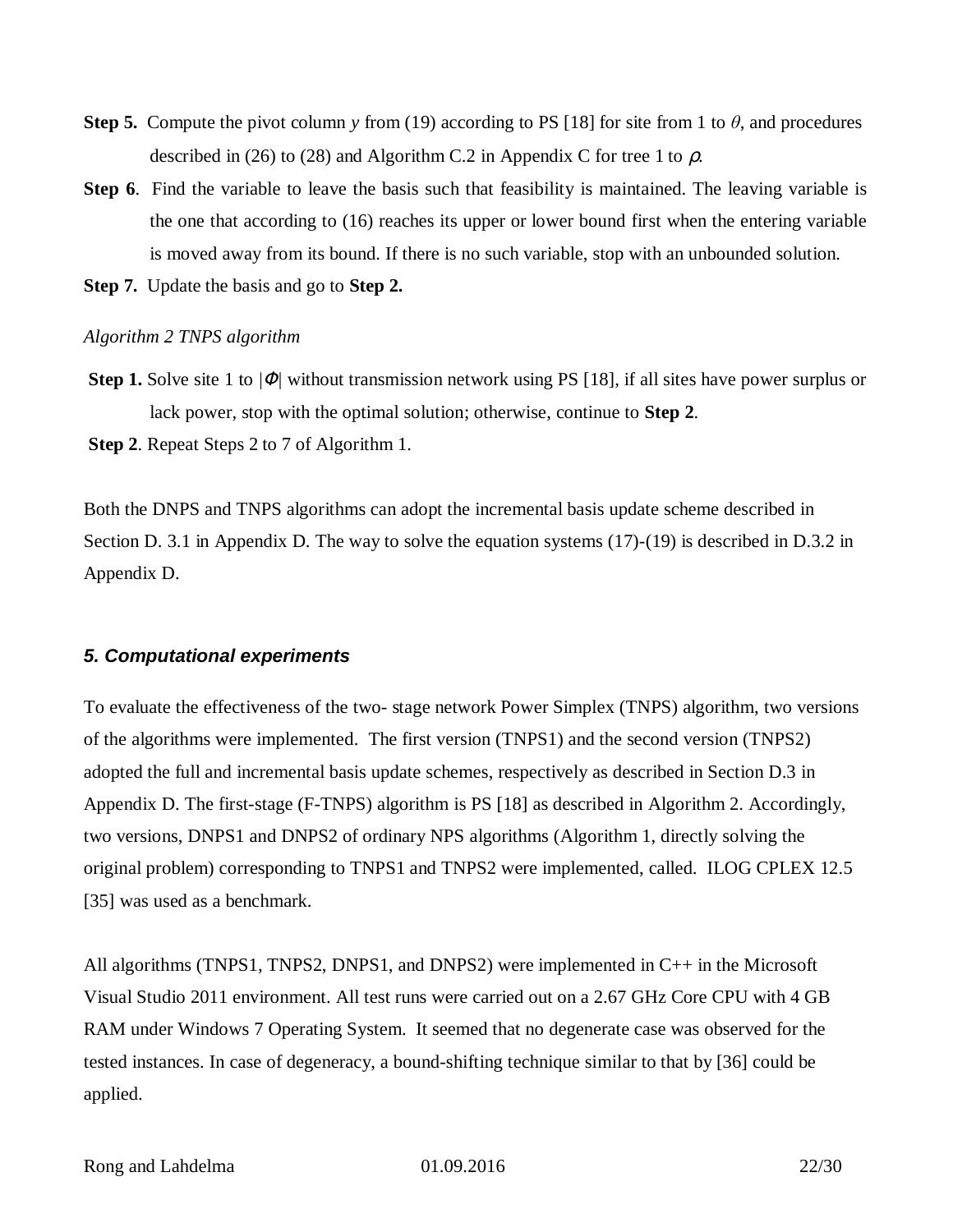## **5.1 Test instances**

For test problems, we generated a total of 30 sites. Each site had its own generation facilities and heat and power demands. The generation facilities in each site were aggregated to 10 to 20 plants by type of plant and managed by the regional energy company. The heat and power demand and plant models were based on the history data of Finnish energy companies, similar to [29]. The CHP models were a slightly perturbed versions of rea-life plant models. Hourly power demand varied from 80 to 1100 MW and hourly heat demand from 100 to 1350 MW. The ratio of heat and power demand ranged from 0.25 to 3.5 on hourly basis and from 0.99 to 1.1 on yearly average. Energy companies in different sites operated independently. To form an interconnected system, it was assumed that two sites *i* and *j* have direct transmission line connection if  $1 \le |i-j| \le 3$  as shown in Figure 1(b). Power transmission cost could be treated as the fee that regional generation companies pay the owner of transmission lines according to transferred quantities and congestion status of transmission lines. Generation facilities included separate plants for providing heat and power and CHP plants. 12 test problems were formed by choosing different number of sites  $|F|=3$ , 4, 5, 6, 7, 8, 9, 10, 15, 20, 25, and 30. For each test problem, we derived 4 variants with different structures for transmission cost and arc capacity to evaluate the impact of the symmetry for transmission cost and arc capacity on the performance of the algorithm. Consequently, a total of 48 test instances were generated. For arc *ij*, the transmission cost is symmetric if  $c_{i,j} = c_{j,i}$  and arc capacity is symmetric if  $g_{i,j} = g_{j,i}$ . Let S and R denote symmetry and randomness, respectively. Pair 'SR' indicates that the transmission cost is symmetric while the arc capacity is not. For example, 3SR –site denotes a 3-site problem with "SR" structure for the transmission cost and arc capacity. Transmission costs and capacities of arcs were generated according to uniform distributions  $R[a,b]$ . The range of transmission costs was [5, 30]  $\epsilon$ MW, and the range of arc capacities was [100, 300] MW. Table 1 shows the dimensions of the 12 test problems.

## **5.2 Computational results**

A sequence of 8760 hourly models were solved by means of TNPS1, TNPS2, DNPS1, DNPS2 and CPLEX. This is a yearly planning problem without dynamic constraints. Average results were calculated according to the 12 test instances with a specific transmission cost and arc capacity structure.

For evaluating the impact of the symmetry of transmission cost and capacity, we solved a total of 48 test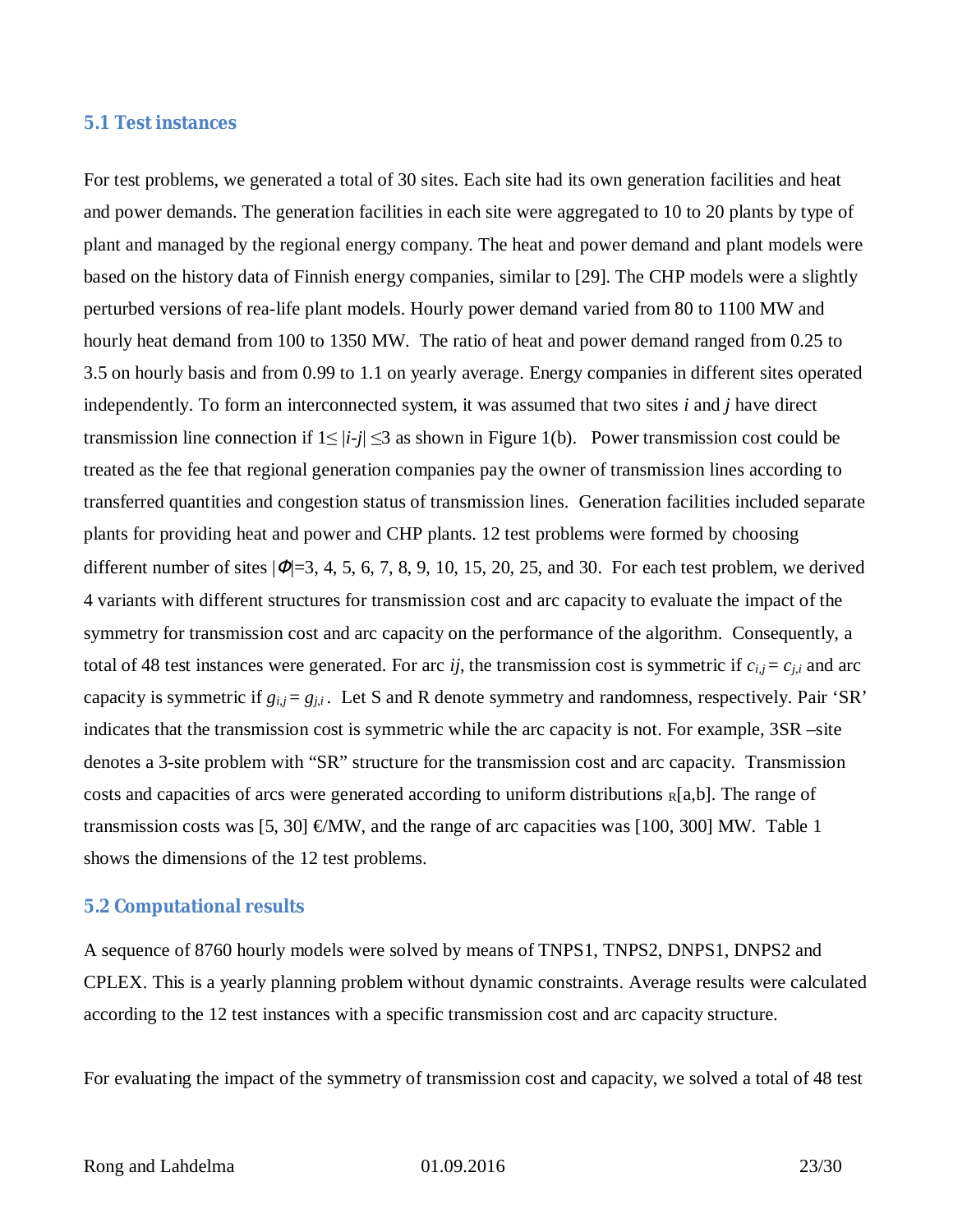instances with 4 structures (RR, RS, SR, and SS) for the transmission cost and arc capacity. According to results, it seems that the RR structure is, on the average, the most difficult one based on the solution time. Introducing the symmetry for the transmission cost or /and arc capacity can reduce the difficulty of the problem for all algorithms. On the average, the solution time can be reduced by 3-13% for CPLEX, 3-9% for TNPS2 and 5-9% for DNPS2. However, since CPU time per iteration for NPS (TNPS1, TNPS2, DNPS1 and DNPS2) and CPLEX assume non-linear patterns (as illustrated in Figure 6), there is no definite influence pattern. In the following, due to space limits, we only report the results with the RR structure.

| Model      | <b>Sites</b>  | Plants   |     |      | Constraints Variables Flow variables |
|------------|---------------|----------|-----|------|--------------------------------------|
|            | $\mathcal{F}$ | $U\vert$ | m   | n    | $n_f$                                |
| $3$ -site  | 3             | 39       | 45  | 301  | 6                                    |
| 4-site     | 4             | 57       | 65  | 444  | 12                                   |
| 5-site     | 5             | 73       | 83  | 549  | 18                                   |
| 6-site     | 6             | 88       | 100 | 659  | 24                                   |
| $7$ -site  | 7             | 100      | 114 | 776  | 30                                   |
| 8-site     | 8             | 114      | 130 | 875  | 36                                   |
| $9 - site$ | 9             | 131      | 149 | 1003 | 42                                   |
| $10$ -site | 10            | 145      | 165 | 1133 | 48                                   |
| $15$ -site | 15            | 216      | 246 | 1696 | 78                                   |
| 20-site    | 20            | 298      | 338 | 2340 | 108                                  |
| $25$ -site | 25            | 382      | 432 | 2997 | 138                                  |
| 30-site    | 30            | 452      | 512 | 3621 | 168                                  |

Table 1 Dimensions of 12 test problems

Table 2 gives the solution time (CPU time) for all the algorithms and average number of iterations per hourly model. Figure 6 shows the patterns for the CPU time per iteration for F-TNPS (PS), TNPS and CPLEX based on the RR structure. The pattern for the CPU time per iteration for DNPS is similar to that for TNPS but it is not shown in the figure.

The solutions of the first-stage problem indicate that there is no coordination between regional systems at different sites. The numerical results show the coordination (the solution of the problem under study) can reduce cost by 5 % on the average even though a high transmission cost is imposed. This justifies the economic benefit of interconnection [12]. In the following, we focus on the solution efficiency of the algorithm.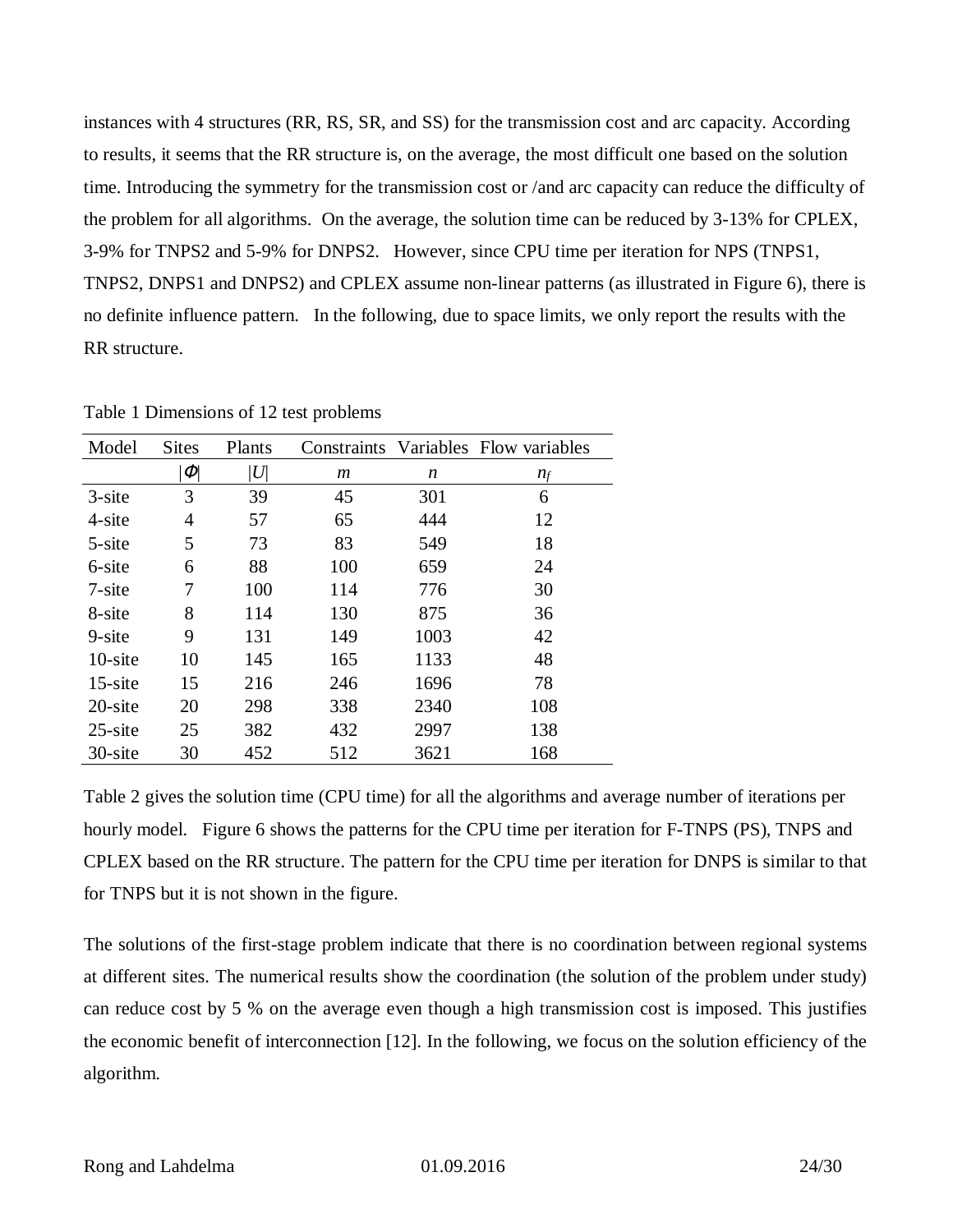| Model     | <b>CPU</b>    |             |       |             |                   |              | Iterations per hourly model |       |       |                 |
|-----------|---------------|-------------|-------|-------------|-------------------|--------------|-----------------------------|-------|-------|-----------------|
|           | <b>F-TNPS</b> | <b>TNPS</b> |       | <b>DNPS</b> |                   | <b>CPLEX</b> | <b>F-TNPS</b>               |       |       | TNPS DNPS CPLEX |
|           |               | TNPS1       | TNPS2 | DNPS1       | DNPS <sub>2</sub> |              |                             |       |       |                 |
| 3RR-site  | 0.647         | 1.42        | 1.45  | 2.55        | 2.00              | 371.8        | 38.2                        | 51.2  | 48.8  | 80.5            |
| 4RR-site  | 0.865         | 2.45        | 2.30  | 4.60        | 3.59              | 412.4        | 50.3                        | 69.3  | 66.1  | 124.5           |
| 5RR-site  | 1.02          | 3.26        | 2.66  | 5.93        | 4.88              | 550.9        | 57.4                        | 79.7  | 75.9  | 162.9           |
| 6RR-site  | 1.29          | 5.64        | 4.71  | 9.90        | 8.02              | 606.3        | 72.7                        | 108.2 | 102.2 | 191.5           |
| 7RR-site  | 1.52          | 6.20        | 5.82  | 13.21       | 10.84             | 639.4        | 85.0                        | 121.6 | 115.7 | 230.5           |
| 8RR-site  | 1.70          | 8.35        | 6.79  | 20.37       | 15.16             | 692.8        | 94.1                        | 135.8 | 129.4 | 252.5           |
| 9RR-site  | 1.93          | 8.68        | 7.31  | 21.03       | 16.09             | 743.5        | 102.8                       | 141.2 | 134.4 | 282.6           |
| 10RR-site | 2.14          | 10.63       | 8.31  | 26.72       | 21.00             | 997.1        | 112.9                       | 152.8 | 145.9 | 317.6           |
| 15RR-site | 3.40          | 26.63       | 21.40 | 72.86       | 61.37             | 786.0        | 172.1                       | 234.9 | 222.3 | 478.0           |
| 20RR-site | 4.64          | 49.73       | 40.66 | 146.8       | 123.5             | 1148.4       | 216.7                       | 287.3 | 272.4 | 633.3           |
| 25RR-site | 6.43          | 95.14       | 78.86 | 302.2       | 259.7             | 1298.4       | 282.8                       | 376.6 | 355.7 | 800.8           |
| 30RR-site | 8.20          | 157.8       | 134.5 | 536.4       | 489.3             | 1606.2       | 343.7                       | 451.6 | 426.9 | 964.5           |
| Avg       | 2.82          | 34.05       | 28.48 | 105.5       | 92.13             | 861.9        | 135.7                       | 184.2 | 174.6 | 376.6           |

Table 2 Solution (CPU) time and iterations per hourly model



Figure 6 CPU time per iteration ( $\mu$ s) as a function of number of constraints ( $m$ ) or number of sites ( $|F|$ )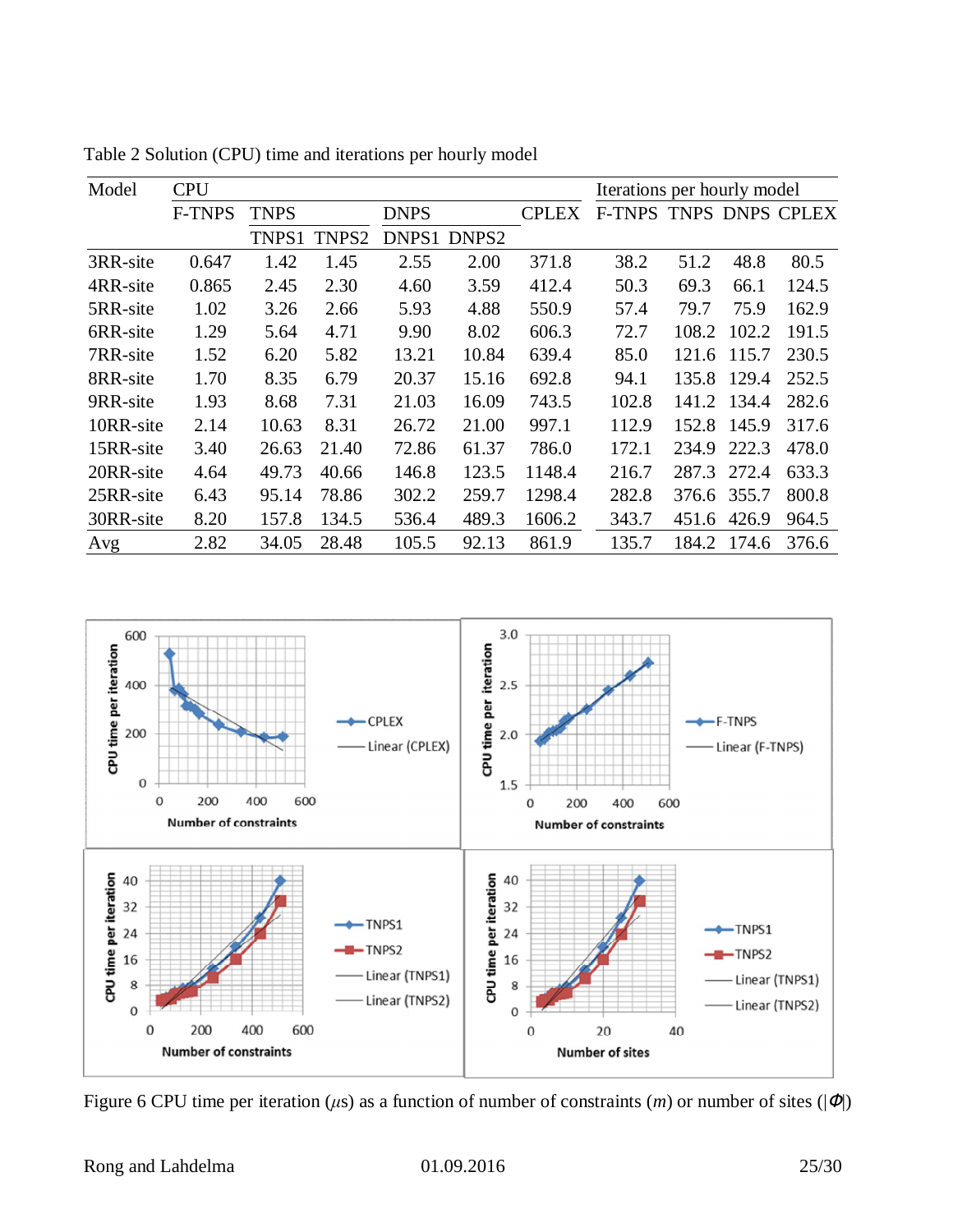From the CPU time shown in columns F-TNPS, TNPS1 and TNPS2 of Table 2, it can be seen that the first-stage problem is much easier to solve than the original problem though the size difference for these two problems is not big (*m* is the same and difference between *n* is *nf*). The share of solution time for the first-stage problem consistently decreases as the number of sites increases, from nearly 50% for 3-site test problems to about 5% for 30-site problems. The same observation can be found for the pattern for CPU time per iteration in Figure 6. CPU time per iteration for F-TNPS is small and assumes a linear pattern with respect to the number of constraints (*m*), while CPU time per iteration for TNPS is large and increases much faster as *m* increases. It is worth mentioning that it is the coupling between production and transmission that contributes to the complexity of the original problem. Therefore, the complexity of the problem cannot be judged purely by  $m \times n$ . This can be explained from two perspectives. Firstly, in Figure 6, the pattern of CPU time per iteration against the number of sites is similar to that against *m*. Secondly, from Table 2, it can be seen that the solution time for the first-stage 30-site problem is close to that for 8-site original problem but the size for the former is much larger than for the latter.

According to Table 2, TNPS is on the average 3 times faster (TNPS1 against DNPS1 and TNPS2 against DNPS2) than DNPS though the number of iterations for TNPS is a little larger than that for DNPS. There are two reasons for this. Firstly, the solution obtained from solving the first-stage easy problem is not far away from the true optimum for the original problem. On the average, the relatively gap is 5%. Secondly, on the average, about 30% of iterations were spent for solving the harder second-stage (original) problem with the power network. When compared to CPLEX, TNPS is 10 (30-site problem) to 260 (3-site problem) times faster for the RR structure. On the average, TNPS1 is 25 times faster and TNPS2 is 30 times faster. For test instances with other structures for transmission cost and arc capacity, the average ratio remains more or less the same but the range changes. The largest ratio can be 360 for the 3-site instance and the smallest ratio is 7 for the 30-site instance. It seems that the CPLEX gains advantage as the problem size increases. This can be explained by the CPU time per iteration for CPLEX in Figure 6. The CPU time per iteration for CPLEX has tendency to decrease as *m* increases.

Finally, we evaluate the contributions of the incremental basis updates to the solution efficiency. According to Table 2, on the average TNPS improves the solution efficiency about 15% over DNPS. This improvement is not as big as expected. On one hand, incremental updates need recording the detailed information related to the pivot as mentioned in Section D.3 of Appendix D and thus incur some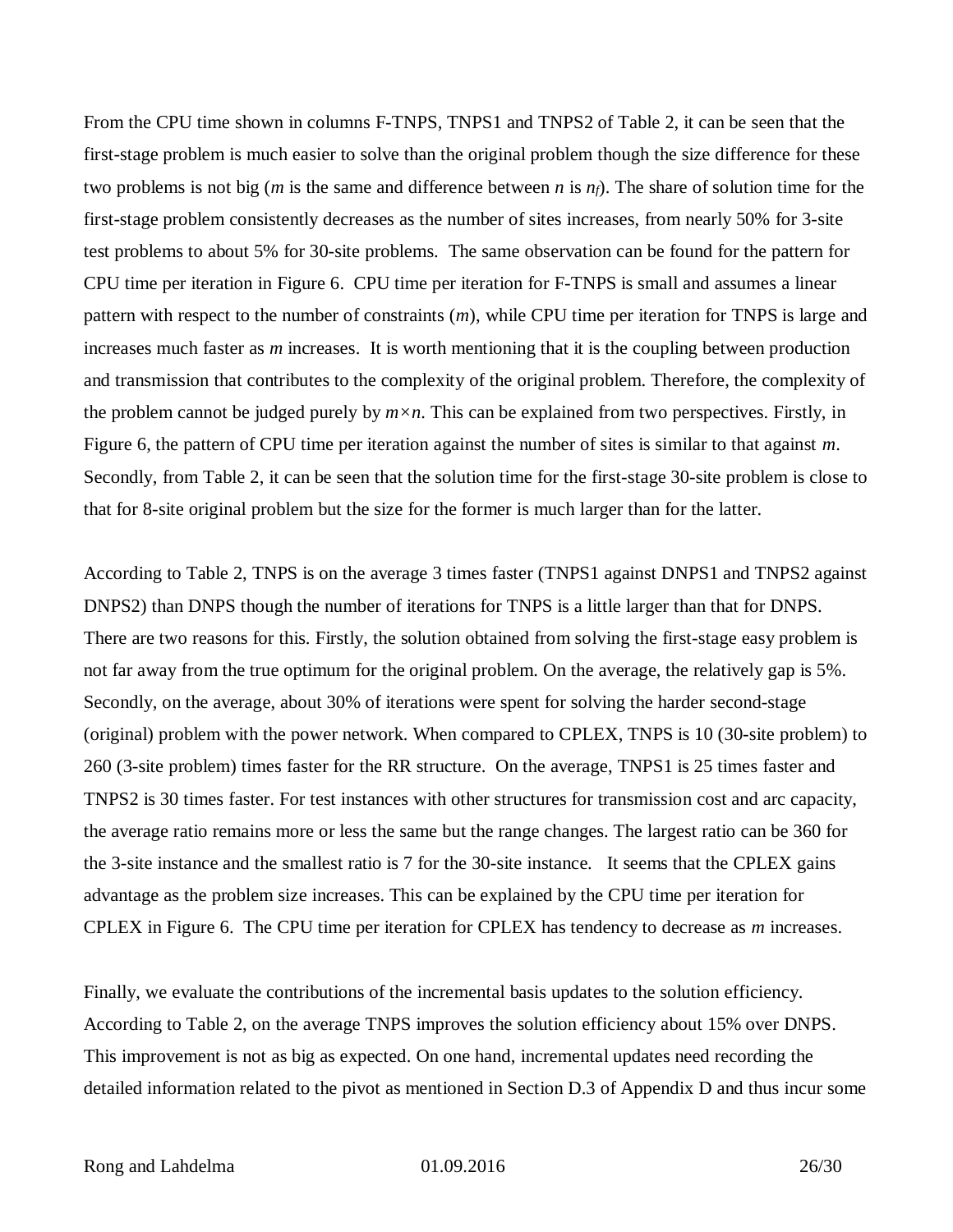bookkeeping overhead. For example, TNPS2 performs even worse than TNPS1 for the 3-site problem. On the other hand, in some iteration, the tree associated with the sites affected by the pivot contains many nodes. In this case, the benefit of the incremental updates is marginal.

## *6. Conclusion*

Current design, planning and policy-making methodologies place too much emphasis on the role of electric power while the potential of equally important heat is ignored to a large extent. Heat accounts for 47% of final global energy demand [5]. To address power grid balance issues caused by large penetration of intermittent RES, such as solar and wind power, combined heat and power (CHP) systems (as compared with power-only systems) provide additional flexibility to influence electric power by adjusting heat production level [15] in CHP plants, by using electricity to satisfy heat demand and by using cheap heat storage [17] (as compared with electric storage) to accommodate more RES. Also an increasing interconnection of regional energy systems provides opportunities to coordinate energy scheduling among regions.

This paper has formulated the hourly transmission-constrained multi-site CHP system optimization problem as a linear programming (LP) model with a special structure and developed an efficient twostage network Power Simplex (NPS) algorithm by exploiting the structure of the model. The numerical experiments with realistic data justify the efficiency of the algorithm. NPS is 7 to 360 (average 30) times faster than the CPLEX code. This will lay foundation for efficiently addressing more advanced CHP systems incorporating different types of storages and unit commitment to achieve high utilization of RES and for addressing investment planning for large CHP systems considering the intermittent RES, similar to large power-only systems [37].

## *Acknowledgement*

The research was funded by the STORE (STochastic Optimization of Renewable Energy in large polygeneration systems) project (No. 298317) from Academy of Finland and the STEEM (Sustainable Transitions of European Energy Markets) project (No. 91002171) from Aalto University, Finland. We would like to thank three anonymous reviewers for their valuable suggestions to improve previous versions of the manuscripts.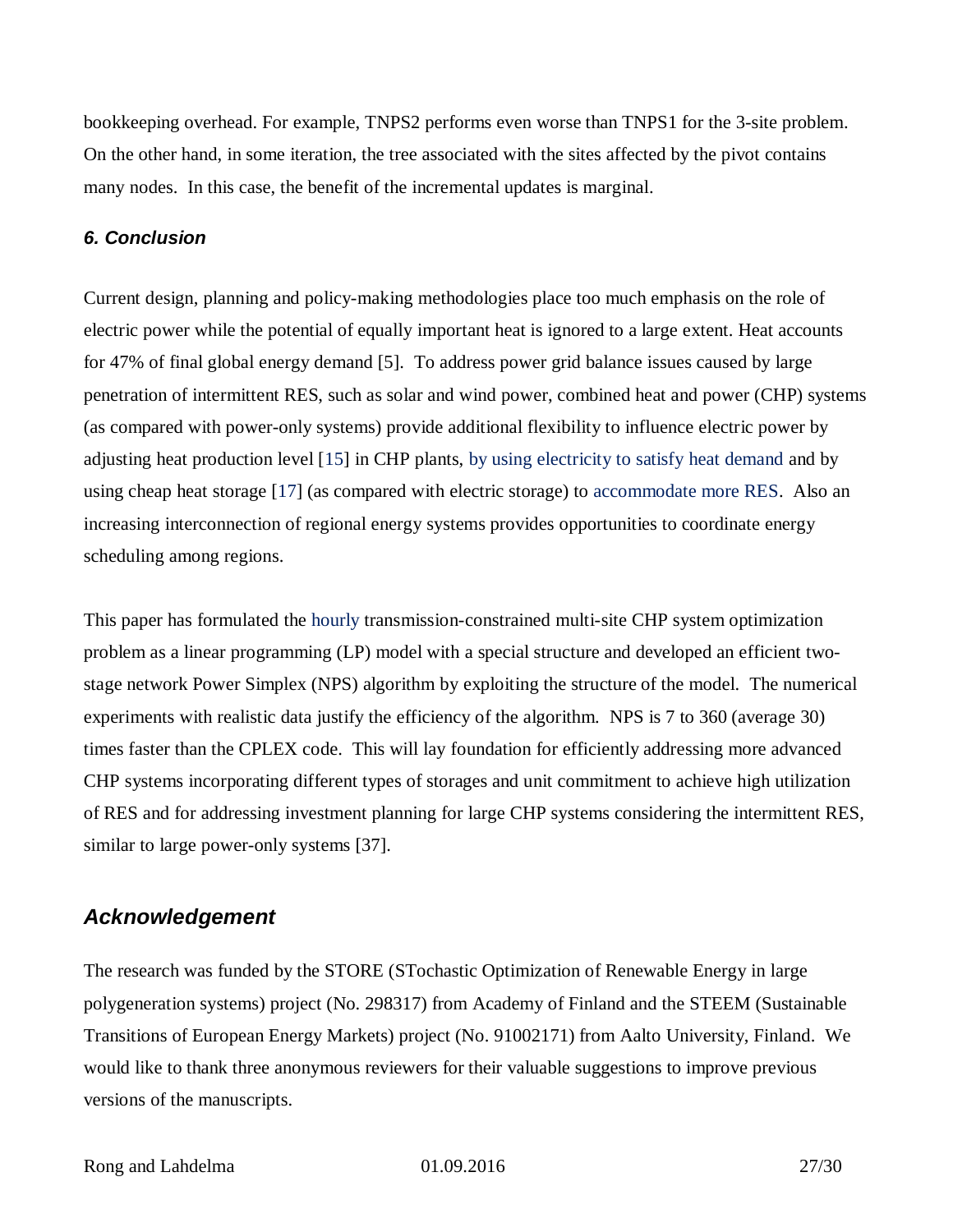#### *References*

- [1] IEA (International Energy Agency). World Energy Outlook, 2014.
- [2] Riipinen M. District heating and cooling in Helsinki. *International Energy Agency CHP/DHC Collaborative & Clean Energy WorkShop*, 2013.
- [3] IEA (International Energy Agency). *Cogeneration and district energy—sustainable energy technologies for today and tomorrow*, 2009.
- [4] Cogeneration Directive. Directive 2004/8/EC of the European Parliament and of the Council. A directive strategy to promote high efficiency cogeneration. *Official Journal of the European Union* 2004; L52: pp. 50–60.
- [http://www.iea.org/publications/freepublications/publication/CoGeneration\\_RenewablesSolutionsforaLo](http://www.iea.org/publications/freepublications/publication/CoGeneration_RenewablesSolutionsforaLowCarbonEnergyFuture.pdf) [wCarbonEnergyFuture.pdf;](http://www.iea.org/publications/freepublications/publication/CoGeneration_RenewablesSolutionsforaLowCarbonEnergyFuture.pdf) 2011.
- [5] IEA (International Energy Agency). *Cogeneration and renewables —Solutions for a lower carbon Future*, 2011.
- [6] Jaradi M and Riffat S. Trigeneration systems: Energy policies, prime movers, cooling techniques, configurations and operation strategies. *Renewable and Sustainable Energy Reviews* 2014; 32: 396-415.
- [7] COGEN Europe. Cogeneration 2050—the role of cogeneration in a European decarbonized energy system.
- [8] Pansini AJ. *Power transmission and distribution*. 2nd edition. Lilburn, GA: Fairmont Press; New York: Distributed by Marcel Dekker, cop. 2005.
- [9] Ouyang Z and Shahidehpour M. Heuristic multi-area unit commitment with economic dispatch. IEE Proceedings-C 1991; 138(3):242-252.
- [10] Streiffert D. Multi-area economic dispatch with tie lines constraints. IEEE Transactions on Power Systems 1995; 10(4):1946-1951.
- [11] Li Z, Shahidehpour M, Wu W, Zeng B, Zhang B and Zheng W. Decentralized multiarea robust generation unit and tie-line scheduling under wind power uncertainty. *IEEE Transactions on Sustainable Energy* 2015; 6(4): 1377-88.
- [12] Al-Shaalan AM. Technical and economical merits of power systems interconnection. Journal of Power and Energy Engineering 2013; 1-7**.**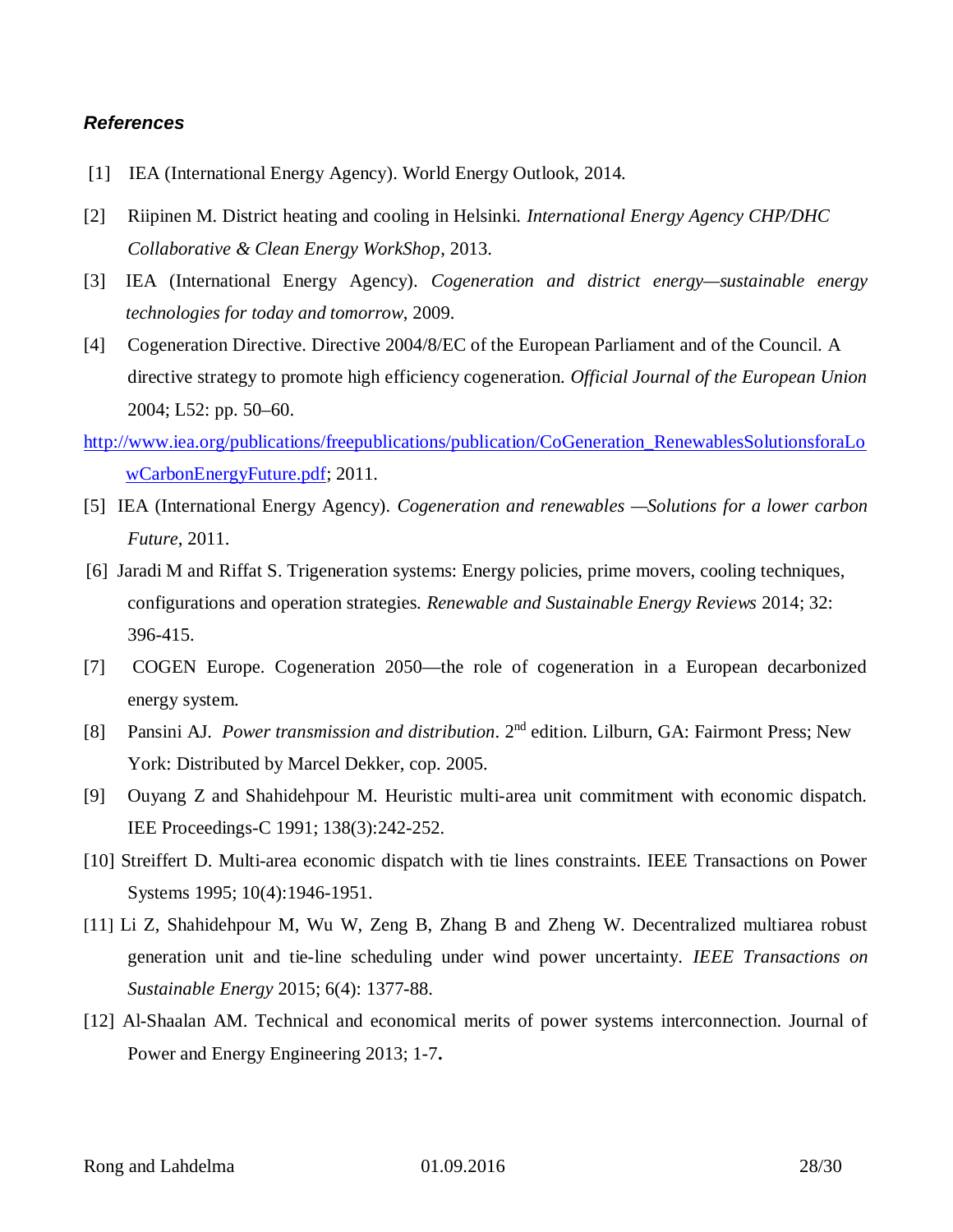- [13] Siddi M. The EU's Energy Union—towards an integrated European energy market? FIIA briefing paper 172, 2015.
- [14] Blarke MB and Lund H**.** Large-scale heat pumps in sustainable energy systems: System and project perspectives. *Thermal Science* 2007; 11(3):143-52.
- [15] Rong A and Lahdelma R. Role of polygeneration in sustainable energy system development— Challenges and opportunities from optimization viewpoints. *Renewable and Sustainable Energy Reviews* 2016; 53:363-372.
- [16] Meibom P., Kiviluoma J., Barth R., Brand H., Weber C., and Larsen HV. Value of electric boiler and heat pumps for wind power integration. Wind Energy 2007; 10:321-37.
- [17] Connolly D. Heat roadmap Europe A low- carbon heat and cooling strategy for Europe. *Summer School for District Heating and Cooling*, Helsinki, August, 2014, Finland.
- [18] Lahdelma R and Hakonen H. An efficient linear programming algorithm for combined heat and power production. *European Journal of Operational Research* 2003; 148:141-51.
- [19] Abdollahi E, Wang H, and Lahdelma R. An optimization method for multi-area combined heat and power production with power transmission network. *Applied Energy* 2016; 168:248-256.
- [20] Dantzig G. *Linear programming and extensions*. Princeton University Press, Princeton, NJ. 1963.
- [21] Rong A, Luh P, and Lahdelma R. Dynamic programming based algorithm for the unit commitment of the transmission-constrained multi-site combined heat and power system. *2016 International Conference on Power Transmission*, Paris, France, August 22-23, 2016.
- [22] Tseng CL, Guan X, Svoboda AJ. Multi-area unit commitment for large scale power systems. *IEE Proceedings for Generation, Transmission and Distribution* 1998; 145(4):415-421.
- [23] Ahuja RK. Magnanti TL and Olin JB. *Network flows—theory, algorithms and applications*. Prentice Hall, Upper Saddle River, New Jersey, 1993.
- [24] Bertsekas, D.P. 1998. *Network optimization: continuous and discrete models*. Athena Scientific, Belmont, Massachusetts.
- [25] Rong A, Hakonen H, Lahdelma R. A variant of the dynamic programming algorithm for unit commitment of combined heat and power systems. *European Journal of Operational Research* 2008; 190:741-755.
- [26] Rong A, Lahdelma R, and Grunow M. An improved unit decommitment algorithms for combined heat and power system, *European Journal of Operational Research* 2009; 195:552-562.